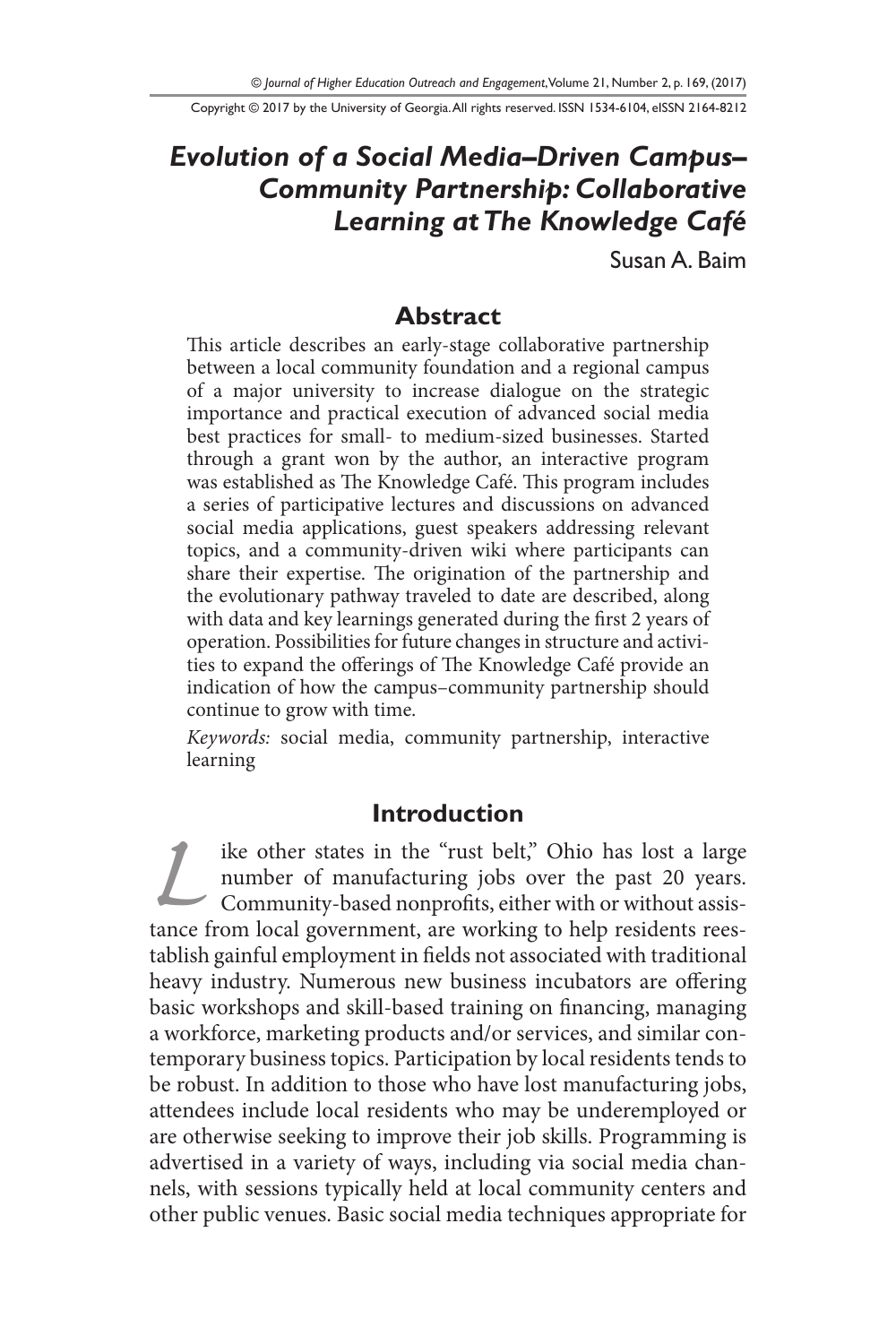business are covered to complement fundamental business skills, but advanced social media training for business owners has been unavailable. Topics that could be added to drive increased business success include constructing a content-driven social media site, strategically scheduling timely updates and other communications, and applying web analytics and other advanced processes that help business owners understand user demographics.

Concurrently, the regional campuses of Miami University (Hamilton and Middletown) are seeking new ways to engage the communities that they serve, either through programs between the university as a whole and the communities or through the individual efforts of faculty members who seek to establish and champion mutually beneficial partnerships as part of their community service efforts. Applying the assessment rubric for institutionalizing community engagement in higher education developed by Furco, Weerts, Burton, and Kent *(2009)*, the institution as a whole is probably best described as on the cusp of transitioning from the critical mass building category to the quality building category of the rubric for each of Furco et al.'s five dimensions. Although much work remains to achieve true institutionalization of community engagement, there are strong examples of success on an individual project level and good general awareness of the benefits that can be realized from true collaborative partnerships.

The regional campuses have a long tradition of serving the educational needs of their local communities and offer a broad range of 2-year and 4-year degree plans that are rigorous in their design but also tailored to the local and regional job markets. University involvement in the types of workshops described above is, however, without precedent. The student population at the regional campuses includes traditional students who enter the institution right out of high school, older adult students who are returning to school to broaden their skill base and/or advance their careers, and part-time students who may not be interested in a degree but would like to master a specific new area of special interest to them. Faculty undertake a combination of teaching, service, and scholarly research activities with strong encouragement to develop their engagement within the local community, where collaborative projects are acknowledged and supported.

The purpose of this article is to describe the design, implementation, and first 2 years of execution of a campus–community partnership to provide training to current and prospective small business owners on the theory and practice of business-focused social media technologies. These are technologies that could help drive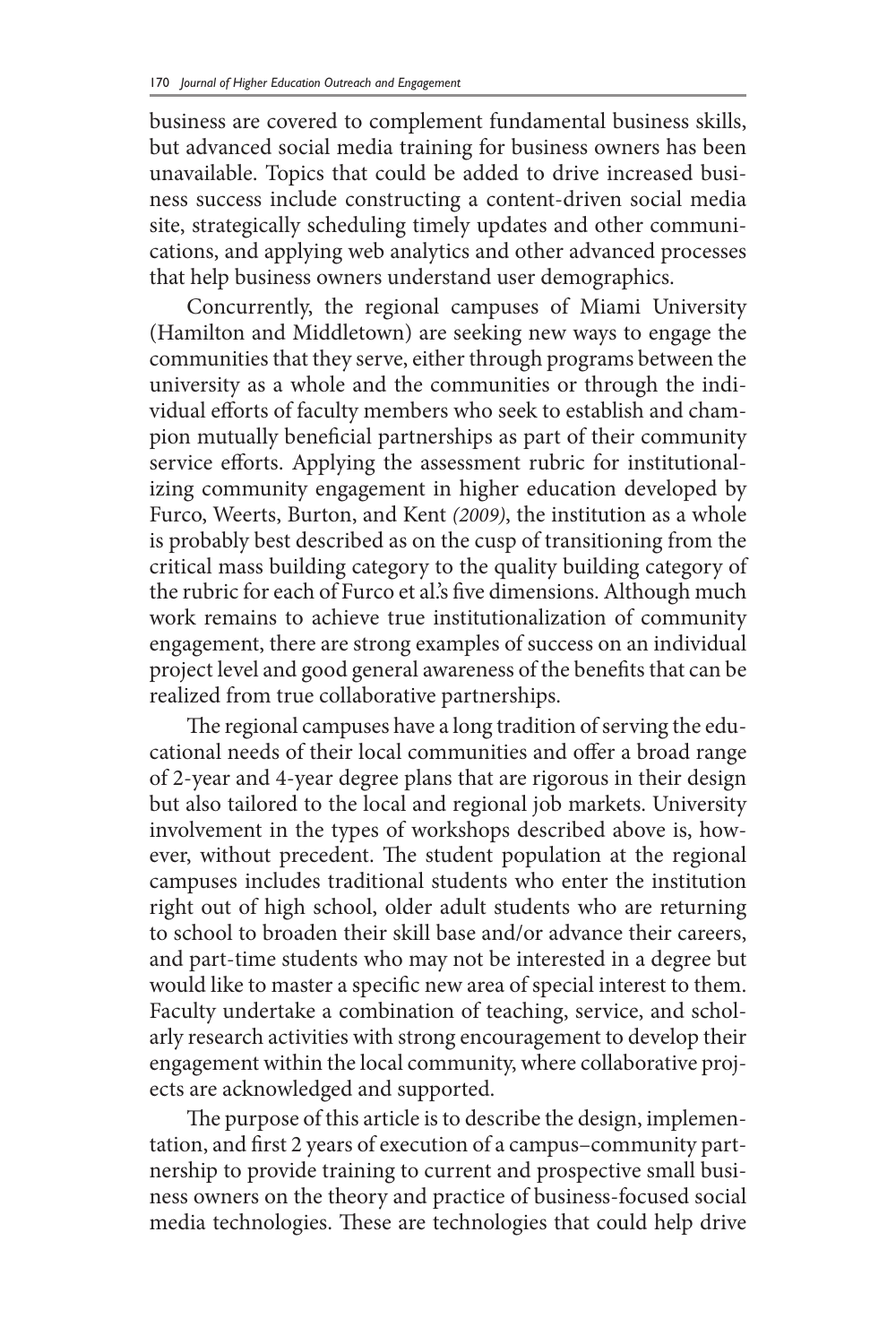business growth beyond what is possible through more traditional business practices, such as those described in the aforementioned preexisting community workshops. Specific social media–driven examples include building loyal user groups for the products and/ or services of the business, joining and maintaining a presence in thought-leader panels, appropriately handling customer service issues online, effectively blending original content and curated content from other authors to form a cohesive website, linking multiple social media platforms together to deliver a consistent message in a timely manner, and so on. Mastering these types of activities moves business practitioners from casual social media use to a more professional skill set that can augment their competitiveness in the online business community.

The partnership described throughout the text is a dynamic one that started very simply between one business faculty member with a strong interest in social media theory and application and the executive director of a local community foundation seeking new programs to help stimulate economic growth within a business environment under transition. As will be noted throughout, the nature of the partnership, along with the actual participants within the partnership, went through several noticeable transitions before achieving the stable format that will drive sustainability through time. To place the partnership into perspective, discussions of the initial learnings from the partnership and plans for maintaining program momentum in subsequent years are included.

## **Background**

## **Campus–Community Partnerships**

Campus–community partnerships come in a variety of shapes and forms that serve to link organizations in pursuit of common learning and mutual benefit. As noted by Curwood, Munger, Mitchell, Mackeigan, and Farrar *(2011)*, partnerships of this kind tend to be hard work and also tend to involve blending together different personal styles, cultures, locations, and other parameters that can result in complex working relationships. To the degree that a partnership can be carefully defined ahead of time, with a detailed understanding of what will be achieved, the probability of success is enhanced for those who will participate and contribute on an ongoing basis *(p. 16)*.

In general terms, campus–community partnerships are often classified as community service-learning (CSL) or community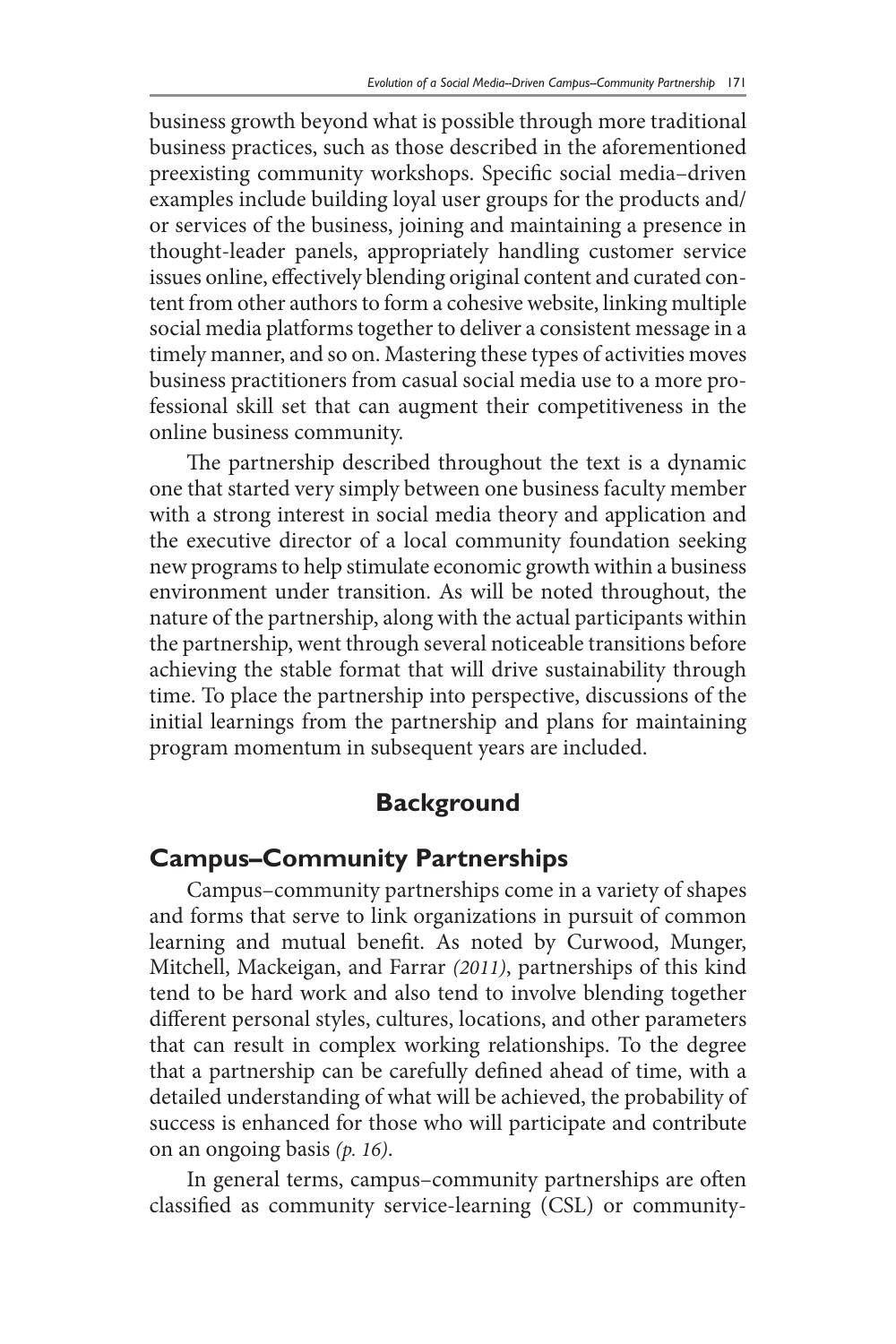based research *(*CBR; *Curwood et al., 2011; Gray & MacRae, 2012; Hoyt, 2010)*. Where the CSL model is followed, "an educational approach that integrates service in the community with intentional learning activities" (*Canadian Alliance for Community Service-Learning, 2006, p. 1; Curwood et al., 2011, p. 15)* frequently results in a mixture of roles with some participants driving the programming and other participants limiting their involvement to absorbing the knowledge offered. The CBR model represents a generally more straightforward partnership situation where "knowledge production" occurs by all involved parties *(Nyden, 2009, pp. 9–10)*. This collaborative effort results in all participants both generating and receiving new knowledge. At Miami University, the CSL model is the most logical and popular approach taken when instructors of undergraduate coursework seek to add service-learning projects or activities to the curriculum. Faculty teaching graduate-level courses are more likely to follow the CBR model, thereby incorporating a two-way sharing of knowledge between students and participants from the greater community.

Outside the university curriculum, faculty are strongly encouraged to interact with community members, organizations, or other institutions to provide service or scholarly research programming for the betterment of both parties. However, in actuality, such interactions are far less common than the curriculum-driven CSL and CBR interactions. The rarity of such extracurricular interactions reflects a number of factors, chief of which is the absence of mechanisms for the university to appropriately acknowledge and reward time devoted to community partnerships.

Where community interactions and partnerships tend to flourish, success occurs in a win-win format that recognizes how each side can add value and how each side has new knowledge to gain. Hoyt *(2010)* referred to the resulting partnerships as achieving a state of "sustained engagement" where "people inside and outside the university engage in an evolutionary continuum between the ever present themes of practice and knowledge; they seek to overcome, rather than reinforce, the false dichotomy between the two" *(p. 82)*. Although both parties readily see the advantages of blending the latest academic theories with practical, real-world relevance, it is most often up to individual faculty members or small groups of like-minded faculty to initiate community contacts off campus. Community members can find it difficult, if not impossible, to navigate the hierarchy of the university well enough to reach individuals with the time, interest, and expertise that they seek. Where faculty are able to recognize the opportunities within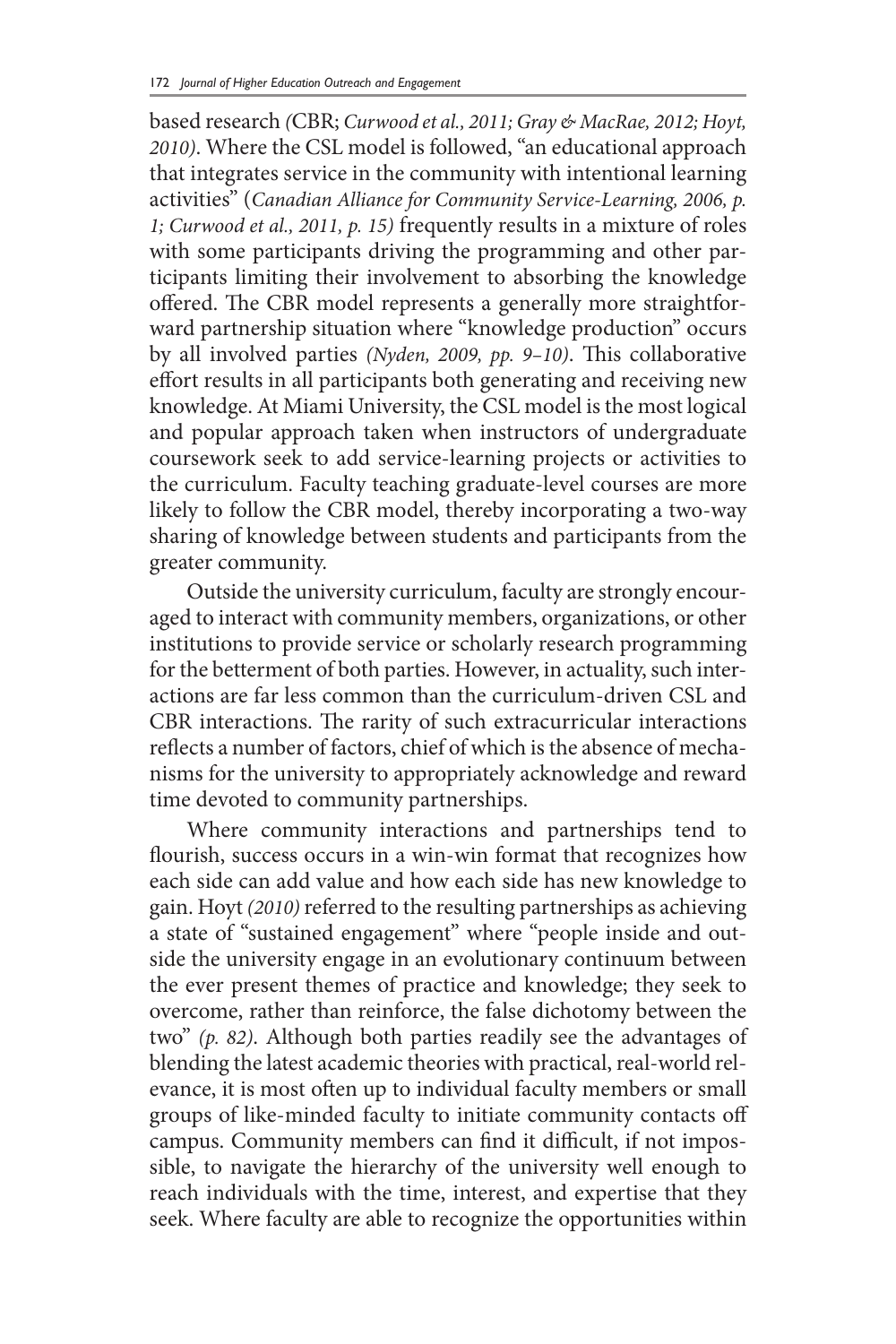the community and initiate the engagement, the pathway forward often can be clearer, although still not always straightforward.

Clifford and Petrescu *(2012)* profess that making community partnerships sustainable and beneficial in the long run involves the concepts of trust and authenticity on the part of both parties. These concepts cannot be fulfilled instantaneously, but can be built up over time through internal efforts (relationships, organizational dynamics, and culture within the university), external efforts (relationships and dynamics of the community, power and resource imbalances, and community identity), and personal efforts (psychology, competencies, and career issues of the faculty). Moreover, the parties must subscribe to the belief that engaging the community, maintaining a core commitment to learning, and carefully articulating these beliefs across organizational lines will lead to maximum improvements for the community as a whole.

## **Understanding the Community in Context**

Arguably, communities will be more willing to look at opportunities to partner with local universities if the communities lack sufficient resources to execute growth and improvement projects on their own. Universities, however, often struggle to find the resources for financial participation in community projects. Thus, the expertise of individual faculty members, departments, or even multidisciplinary teams can be vital for communities seeking new ways to approach civic needs. Researchers Lambert-Pennington, Reardon, and Robinson *(2011)* describe in detail one successful example of a campus–community partnership based on a university contributing no financial resources, but offering the expertise of a number of faculty to the City of Memphis, Tennessee. The partnership, involving both students and faculty from multiple departments at the University of Memphis, provided technical expertise, strategic planning, project management, and executional support for a major revitalization of a South Memphis neighborhood. Numerous issues relevant to the "urban core" of a large city were collaboratively addressed in an interdisciplinary approach that, while layered in complexity, ultimately was more successful than what a partnership with a single faculty member or even a single department could provide *(pp. 62–63)*.

Public communications—speeches, newsletters, press releases, and so on—by university faculty and administrators involved in campus–community partnerships constitute another essential determinant in whether or not such partnerships are viewed posi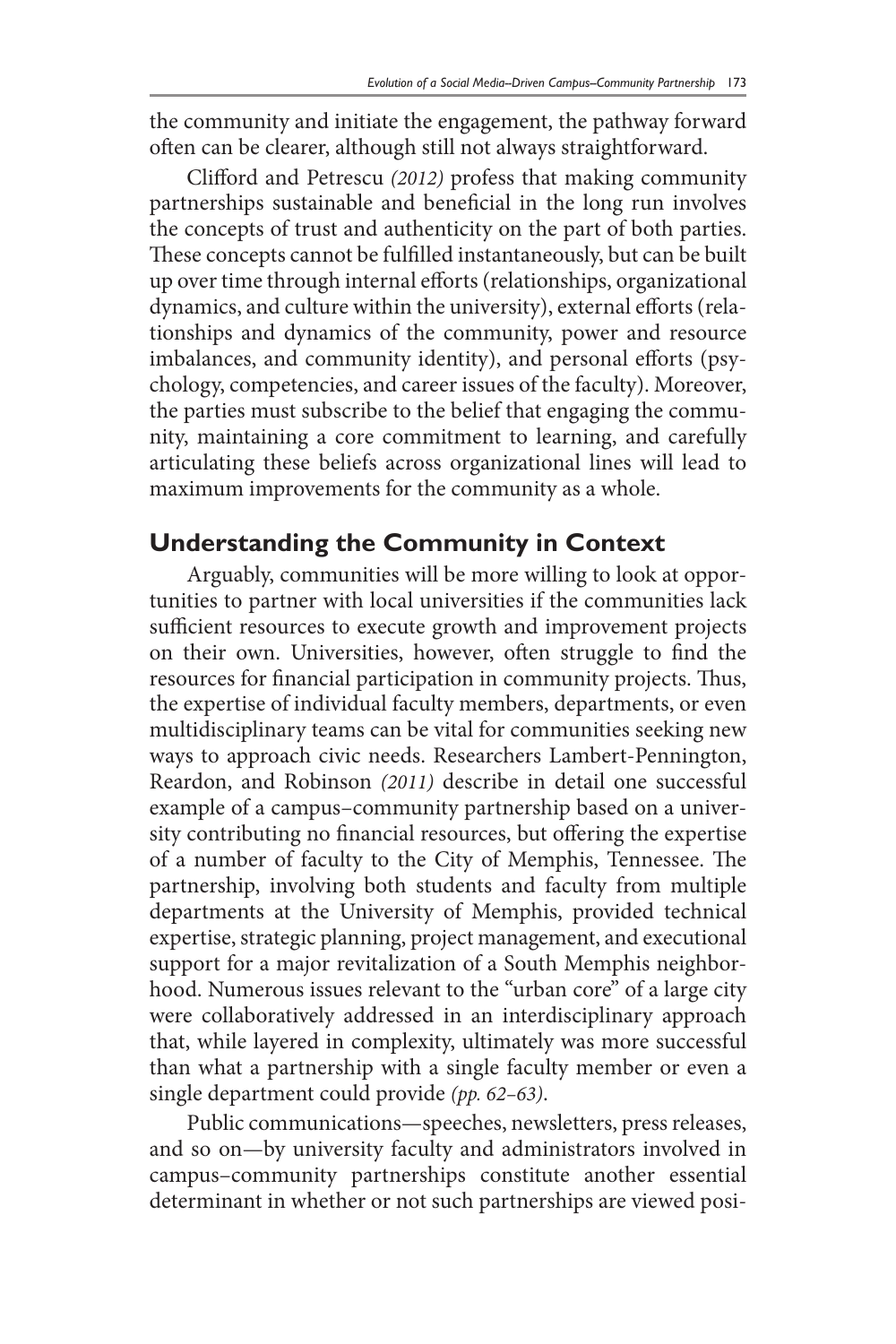tively. It is intriguing to note that this is often independent of the degree of success achieved through the partnership. Community partners, the public at large, and faculty within the university seek these outward and visible signs that the university places a high value on the process of community engagement. Arrazattee, Lima, and Lundy *(2013)* noted that one of the most frequent concerns centers on whether or not the community partners are cast in a light that may make them seem "needy" or indicate that they are being "helped" by the university *(p. 47)*. Where the goal is to establish effective two-way, mutually collaborative partnerships, this connotation is counterproductive and should be addressed through properly structured communications. Unfortunately, unless carefully controlled, the varying communications styles of different departments in a given university can lead to one partnership being viewed very positively while another struggles to gain traction. Community engagement offices, with staff who are carefully trained to handle primary public communications regarding partnerships, can be an effective aid to individual faculty and/or departments in minimizing the chance of upsetting community partners through improper or unintentionally offensive language *(p. 48)*.

As a faculty member at Miami University, this author has firsthand experience in working within a university system that places a high value on engaging the surrounding communities in true collaborative partnerships that involve combinations of service and scholarship. On the regional campuses of Hamilton and Middletown where my primary activities are centered, the annual faculty evaluation criteria have been restructured to place service ahead of scholarship/research (although still behind teaching) in terms of importance. Support from the administration is readily available to help facilitate community engagement. This support includes not only tangible resources and the commitment of time to conduct partnership-based work, but also the specific language used to communicate, internally, with faculty regarding these project efforts. O'Meara, Lounder, and Hodges *(2013)* examined a theory on power and agency in organizations reported earlier by Lawrence *(2008)*, finding that it provided a good explanation for how faculty react to administration communications regarding partnerships with the community. The authors use the term "episodic power" to classify targeted communications encouraging community engagement by members of the faculty. Such communications, especially when coupled with recognition of significant community partnerships and the individuals driving them, were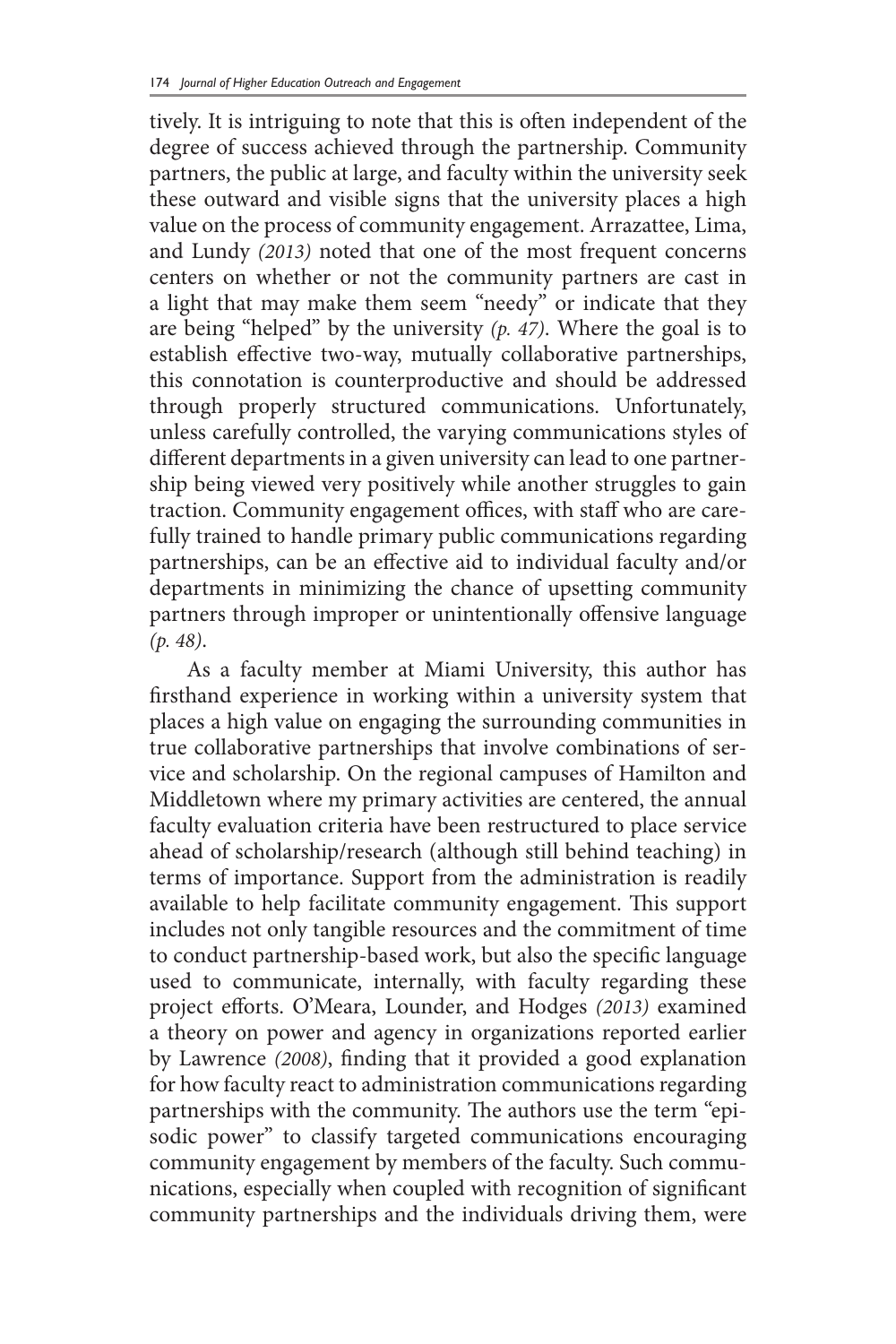recognized as a key driving force to increase participation by faculty. The effect was pronounced for tenure-track faculty, who often need to make difficult choices about the projects and activities that will be most worthwhile in an already crowded pretenure agenda *(O'Meara et al., 2013)*.

## **Establishing a New Campus–Community Partnership**

## **Identifying and Addressing an Opportunity**

For the past several years, I have been conducting research in the field of professional social media communications. My goals in this effort are twofold. First, I am studying the communications processes that successful online businesses use as part of their efforts to turn occasional website visitors into loyal customers. Second, I am working to identify specific social media technology skills and applications that can be effectively incorporated into business technology courses to substantially boost students' job skills for a market that relies heavily on electronic communications. This research frequently put me in contact with local and regional business owners—individuals that I looked to as sources of knowledge for dissemination in the classroom. Instead, I found a number of business owners who were eager to learn more about this research topic. Some had failed in their attempts to incorporate advanced social media work into their marketing or customer service plans; even more were unsure how to enter this arena at all.

My frequent and lengthy interactions with members of the local business community thus formed the seed of the campus– community partnership discussed in this article. The need for action was immediately clear, due to factors that included a limited local market that small- to medium-sized businesses would have to move beyond in order to grow and the lack of any available training programs covering advanced social media skills and best practices. From my conversations and an informal gap analysis of typical social media skills, it appeared that a combination of general training on how to use social media to increase market penetration, plus directed one-to-one coaching on business-specific applications, could make a difference in the marketplace success of small- to medium-sized businesses in the area served by the Miami University Middletown, Ohio, regional campus.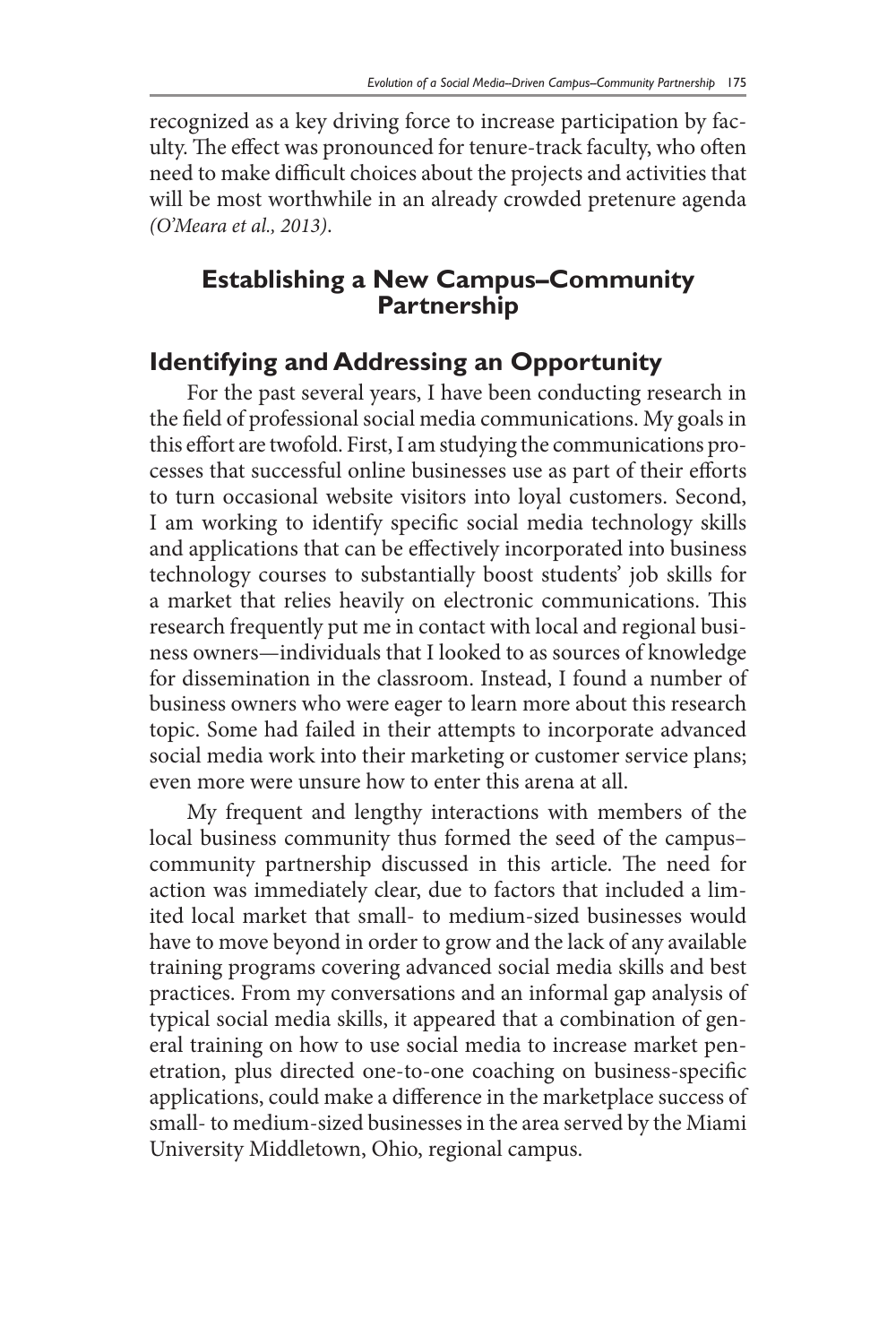## **Catching Up on Professional Social Media Use**

Although it is probably not possible to formulate a universal definition for *professional social media use*, characteristics of professionalism online include communicating fact-based information for the benefit of a business or its constituents, handling transactions in an accurate and appropriate manner, dealing quickly with customer service issues, participating in thought-leader panels, offering products and services that are readily available to purchase, and writing op-ed pieces that clearly indicate the source of the writer's knowledge and opinion. The term *professional* is an essential differentiator when describing a business-appropriate social media presence since more casual use of the relevant technologies does not automatically yield professional conduct (*Cleary, Ferguson, Jackson, & Watson, 2013)*. When executed well, however, professional social media applications follow many of the same fundamental best practices of business communications, management and leadership, and marketing found in general business guidelines *(Kadam & Ayarekar, 2014; Schaupp & Belanger, 2014)*. For a business owner attempting to establish a viable online presence, navigating the published literature or the plethora of self-help books available can be unnecessarily complex or even self-defeating. Working to master the concepts in a partnership setting that allows experimentation and feedback reduces the barrier to entry *(Kadam & Ayarekar, 2014)*.

Establishing and supporting a professional online presence is an endeavor that crosses industry lines. Coppock and Davis *(2013)* noted that scientists are relying on social media applications to share data and work on projects between laboratories. Social media influence extends to how papers are peer-reviewed and published as well. Cleary et al. *(2013)* observed a broad spectrum of applications relevant to the health care industry. Physicians use social media to share recent developments in treatment options. For patients, health care guidelines, tips for optimizing the use of medical services, and direct electronic communications with doctors all represent contemporary applications of social media. Mergel *(2012)* found that public agencies made frequent use of social media sites to disseminate information and/or provide access to government programs but that two-way communications between agencies and their constituents were lacking. According to Zorn, Grant, and Henderson *(2013)*, not-for-profit agencies have many of the same challenges as agencies in the public sector, with resource mobilization to help achieve results being a key concern.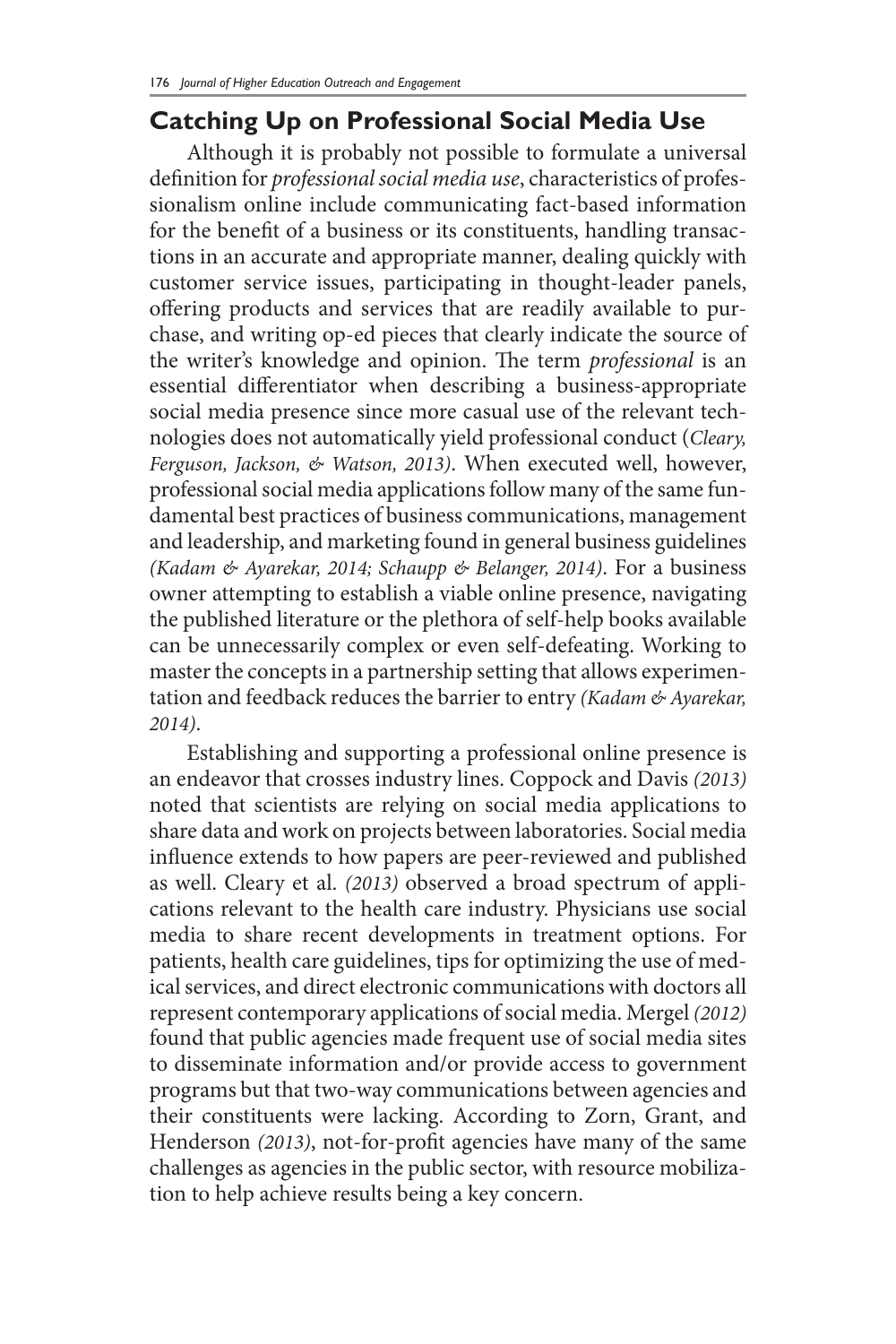#### **Originating the Campus–Community Partnership**

On June 1, 2014, I applied for a grant from the Middletown [Ohio] Community Foundation (MCF) under the heading of support for Quality Education and Human Needs, with the goal of initiating the partnership that would evolve into The Knowledge Café. MCF grants are highly competitive due to limited available funds and a variety of critical social needs affecting Middletown area residents. The application was therefore kept simple and straightforward, focusing on the delivery of a series of monthly lunch and learn activities, including presentations, book reviews, guest speakers, and panel discussions *(Baim, 2016)*.

MCF funded the grant application, with funds set aside to cover a series of nine seminars to be delivered within the Miami University academic year of September 1, 2014, through June 1, 2015. At the outset, this potential partnership was in a highly formative stage and was driven by direct interactions of the faculty member (me) and the MCF executive director, who acted as both a customer for the proposed program offerings on behalf of the community at large and as a mentor and guide to what was a complex grant-writing and program execution process. It was, at this stage, definitely a partnership envisioned to perform service work for the community—a status that would change and evolve quickly with time.

The total amount received from the MCF represented a substantial fraction of the funds requested but was less than optimum for delivering the initial described programming. Observing the support from the MCF, the university administration stepped in to augment the funding received and support the full programming described in the grant application. The injection of university funding was highly welcome, but it complicated the fledgling partnership by adding another seat at the decision-making table. University administrators took an active interest in the program for its potential to evolve into new collaborative partnership opportunities over time. This potential future connection seemed entirely reasonable to me, and the increased interest from administrators was welcomed, given that this was my first foray into grant-funded community partnerships.

Discussions with the MCF and the administrators at Miami University Middletown revealed a dichotomy of thought regarding the best time of day to hold the seminars. Some preferred the original concept of lunchtime/early afternoon, and others favored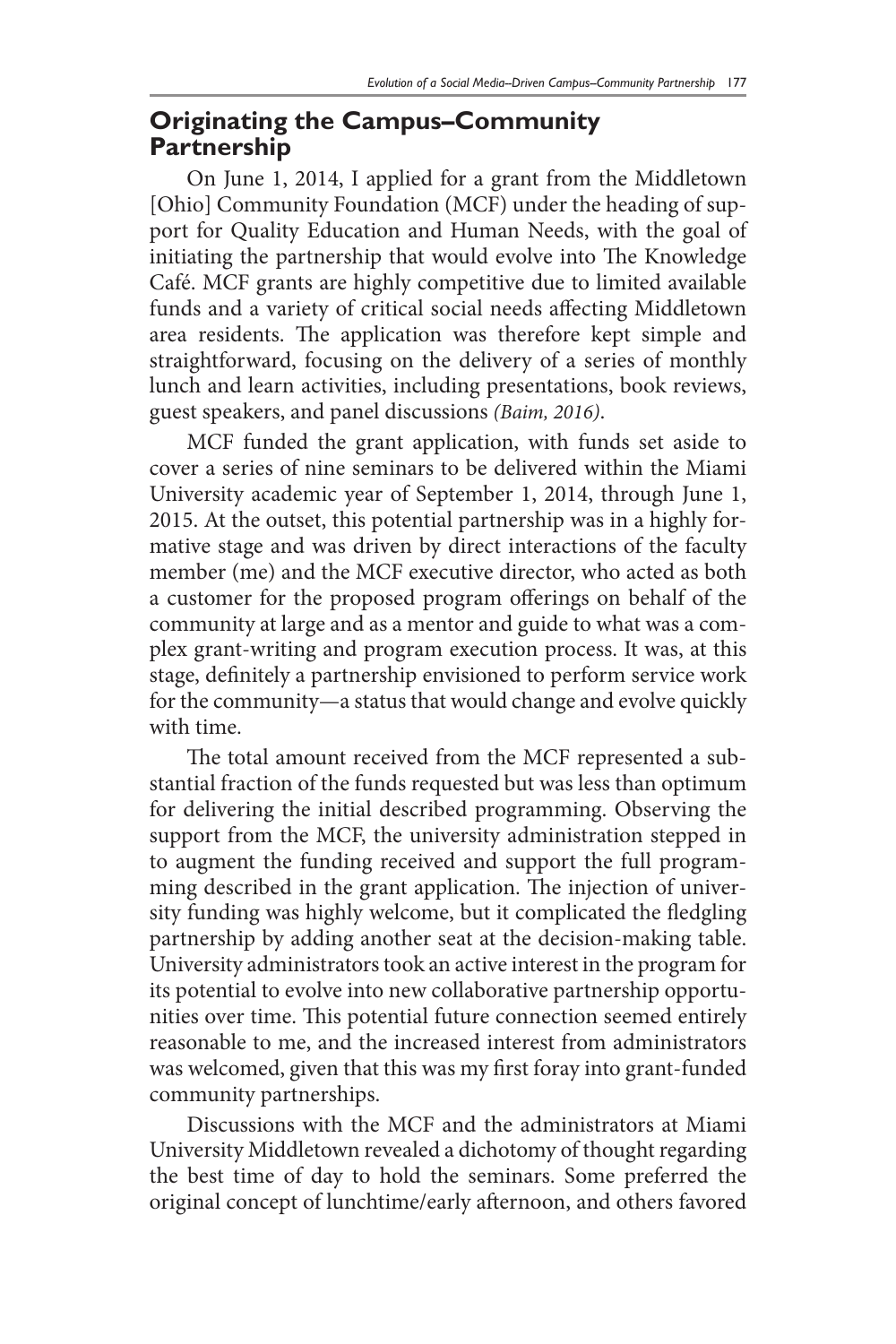early evening sessions that could be attended after normal business hours. As a result, I volunteered to offer a total of 18 sessions, half scheduled at noon and half scheduled at 5:00 p.m. At the outset, it was not known which time would be preferable, and the option was left open to reduce the total number of sessions if one timeslot proved to be significantly more popular than the other. Note that at this point, the partnership was evolving, but it still consisted of a limited number of individuals (the Middletown Community Foundation, the Miami University administration, and the author) deciding what was to be offered to community members.

#### **Budget**

The MCF funded the campus–community partnership at \$3,750 for the original nine sessions. This was 50% of my initial request of \$7,500, leaving a shortfall that presented some challenges for delivering not only the original nine sessions, but also nine additional sessions in a quality manner. To help reduce overall costs, the Miami University Middletown administration permitted the use of university meeting space for the sessions, a considerable savings to the partnership versus renting other suitable locations. I was also able to raise an additional \$500 in grant support from the Middletown Campus Center for Teaching and Learning (CTL) to assist in covering miscellaneous expenses. Additional cost savings were achieved through reducing the scope of the refreshments offered and also through handling much of the advertising for the sessions personally. A copy of the finalized budget is included in Table 1.

| <b>Item</b>                        | <b>Budget</b> |
|------------------------------------|---------------|
| <b>Books</b>                       | 500<br>\$     |
| Advertising and speaker honoraria  | \$1,000       |
| Facility charges and a/v equipment | \$1,800       |
| <b>Supplies</b>                    | 450<br>\$     |
| Food                               | \$1,800       |
| MCF total                          | \$3,750       |
| Additional funds from CTL          | 500<br>\$     |
| Additional funds from University   | \$1,800       |
| Operating total                    | \$6,050       |

|  |  | <b>Table 1. Sessions Budget</b> |  |
|--|--|---------------------------------|--|
|--|--|---------------------------------|--|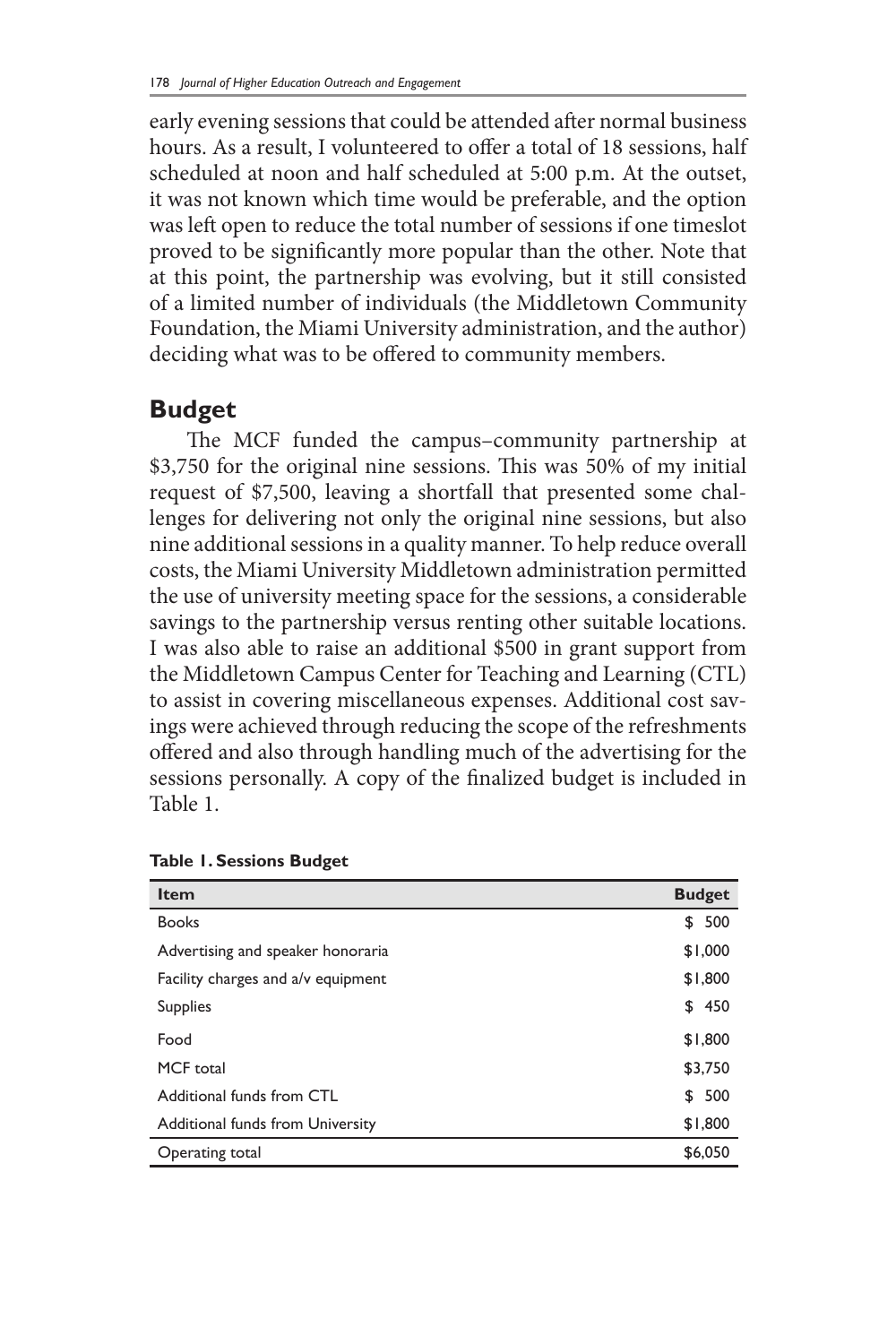## **Final Preparations—and a Change in Name**

With a budget in place and deliverables clearly articulated between the executive director of the MCF, the Miami University Middletown administration, and me as the principal investigator/ partner in the grant, final preparations turned to operational issues involving guest speaker commitments, reserving rooms, scheduling catering, and preparing advertising. At this point, it was decided to change the name of the partnership to better capture the interest of potential participants through the planned advertising campaign. The campus–community partnership was renamed "The Knowledge Café," a name borrowed from the work of David Gurteen, a UK-based knowledge management consultant *(Gurteen, 2002)*.

Although initial sessions of The Knowledge Café were constructed largely as lectures and presentations with relatively modest opportunities for participants to interact, it was also envisioned that sessions would evolve toward a conversation-based collaborative knowledge-sharing format that would encourage participants to become more engaged and, once optimized, result in participants generating and delivering substantial portions of the session content. This approach is consistent with research by Gasik *(2011)*  on project knowledge management.

#### **Understanding Potential Participants' Interests**

Prior to the first session of The Knowledge Café on October 1, 2014, a brief survey was distributed to local business owners via chambers of commerce, local business incubators, and so on, asking for their suggestions on topics to cover, preferred time of day for sessions, and other logistical parameters. Multiple business-focused organizations were contacted, representing the City of Middletown and immediate or "first tier" suburbs surrounding the city. The survey was preapproved by the Miami University IRB as exempt from human subjects research review and other requirements due to the general, nonidentifying nature of the data collected. The collective mailing lists of all organizations that helped with the survey contained nearly 1,000 names, although there were numerous duplications. Unique names accounted for just over 600 individuals, 55 of whom returned completed surveys. The results obtained were used to guide the sessions. Note that engaging individuals from the community to provide input on content prior to holding any program sessions represents the first time that the community at large was engaged in the partnership. Although at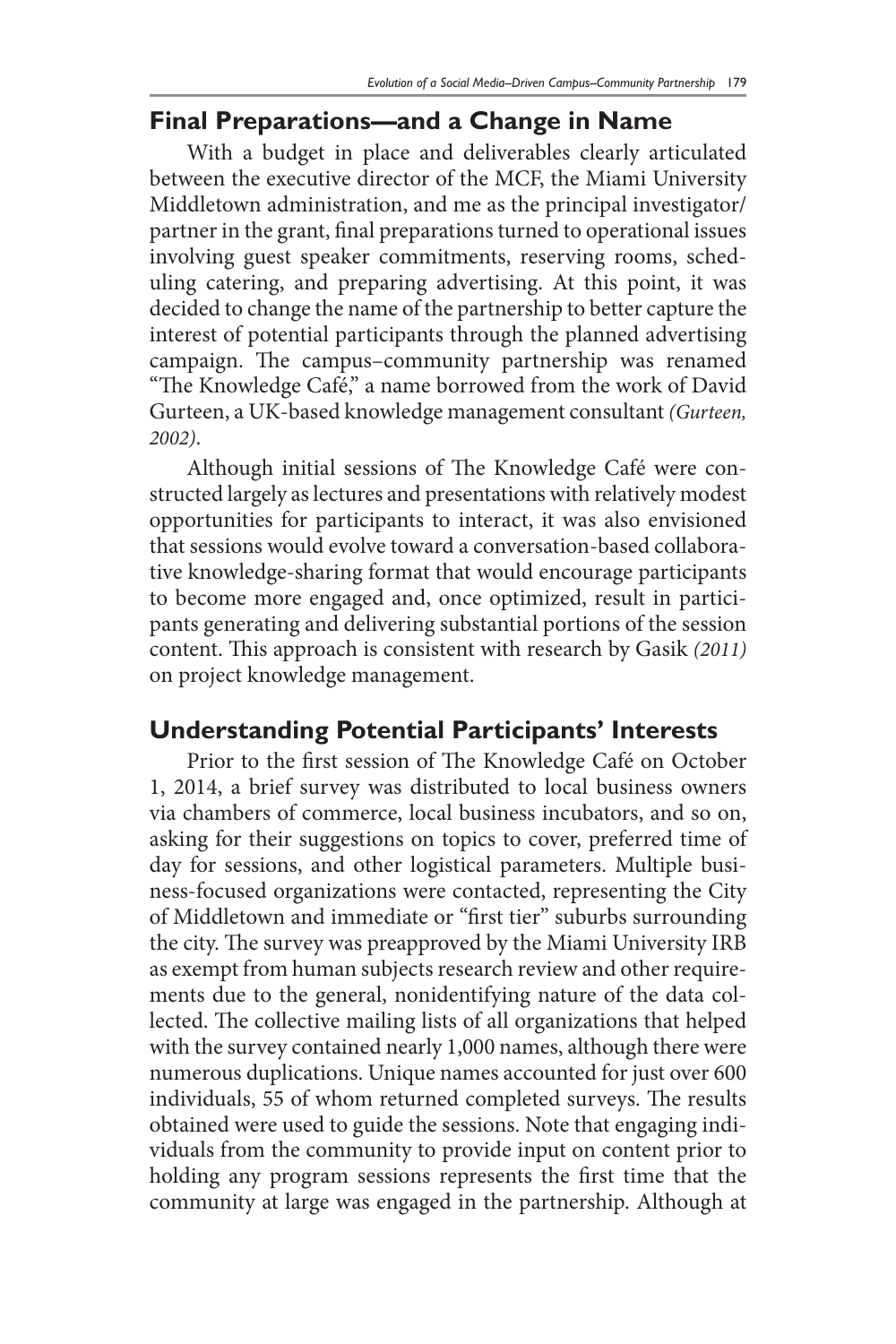this point the true decision-making partners remained the author, the MCF, and the Miami University administration, and the programming did not originate with the community, administration of this survey signaled the first meaningful step in transitioning to a more collaborative partnership with the community at large.

"Presession" results indicated that approximately two thirds of community members responding to the survey (67%) would prefer the evening timeslot, with 22% favoring the afternoon timeslot and 11% stating that the topic of the session would drive their choice to attend. Community members cited a variety of reasons for wanting to attend The Knowledge Café, as illustrated in Figure 1.



*Figure 1. Interest in The Knowledge Café*

## **Advertising**

Advertising for individual sessions of The Knowledge Café was produced by the author and consisted of a two-panel flyer that could be easily transmitted by e-mail or incorporated into websites or social media sites *(Baim, 2016)*. The university provided supplemental advertising by including sessions of The Knowledge Café on electronic calendars and video monitors, as well as providing session details on the regional campus Facebook site. The MCF also ran copies of the flyers on its Facebook site. In the 2nd year of operation, additional paid advertising was included through actual Facebook ads; however, no supplemental increase in attendance could be attributed to these additional efforts. Across all advertising conducted, the Miami University event calendars and the MCF Facebook page were most frequently cited by participants as where they heard about The Knowledge Café.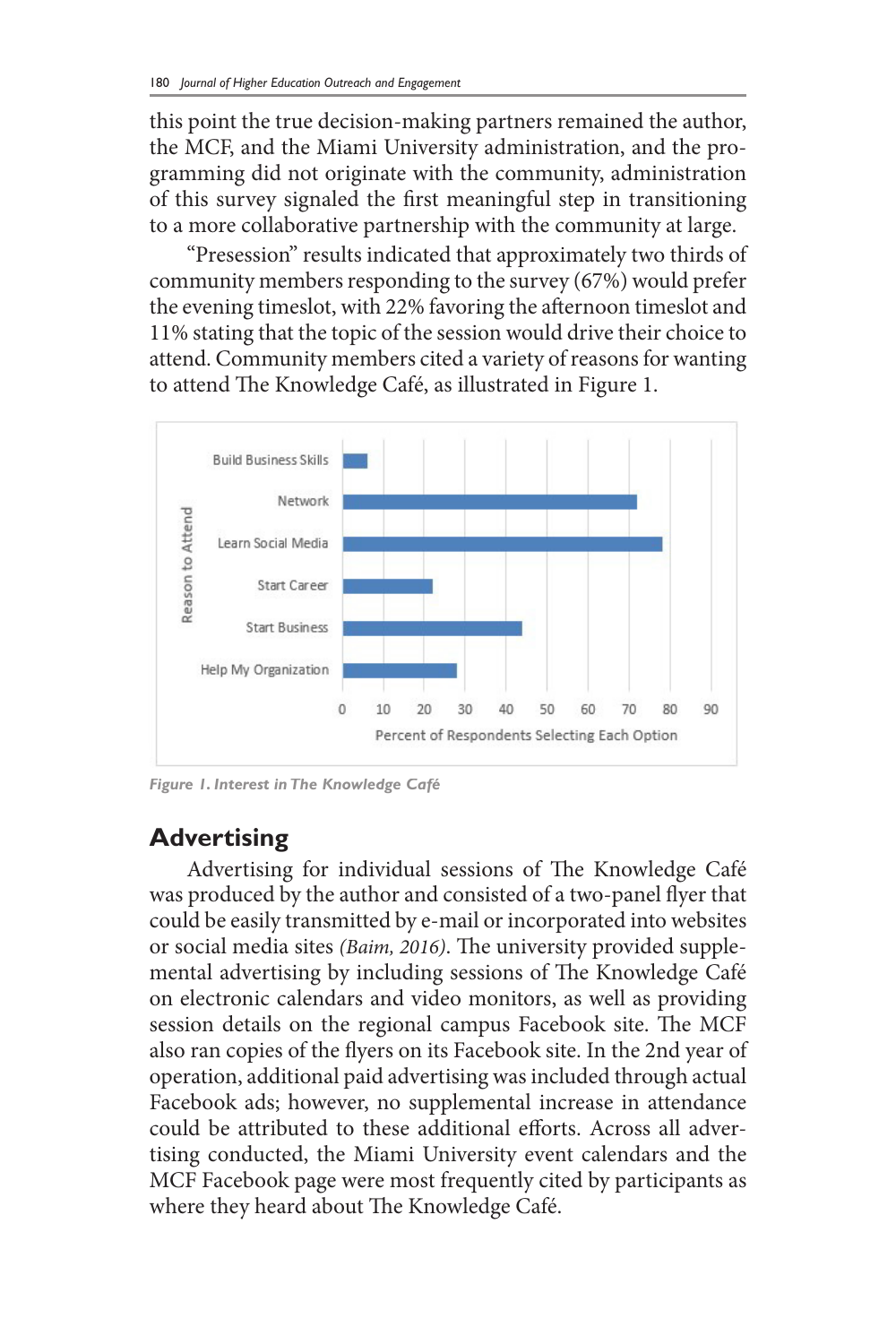## **Operating The Knowledge Café**

### **Typical Session Schedule**

A typical session schedule for The Knowledge Café included "opening the doors" 30 minutes before the scheduled start time so that participants could mingle and enjoy light refreshments. Sessions started with brief announcements about upcoming events, followed by an approximately 45-minute working session. After a short break to allow participants a chance to network with others, a second 45-minute working session was held, ending with time for a question-and-answer session and an open discussion. One feature especially appreciated by participants was the use of a "hard stop" at 2 hours so that they could schedule time out of the office or away from other responsibilities. In the majority of cases, session presenters furnished handouts or links to electronic materials so that attendees could actively participate in discussions without worrying about taking copious notes. Many sessions also involved "live" interactions on the Internet so that participants could view technologies operating in real time. In one instance of unforeseen community involvement, a presenter hosted a compare-andcontrast session on the live-streaming technologies Meerkat and Periscope only to have a number of uninvited internet guests crash the demonstration—it had not been set up in password-protected mode. Some of these "interlopers" actually ended up participating in the session and adding unexpected value.

#### **Results**

#### **Participant Demographics and Related Parameters**

The Knowledge Café has received an enthusiastic response from the Miami community and surrounding areas, with virtually 100% of attendees indicating that they believed the sessions to be of value when polled on exit. Polls were conducted informally during the 1st and 2nd years of operation via a brief feedback form in session handout packets. Sessions varied in attendance based on a number of factors that included the time of day, the weather, other events scheduled the same day, and the topic selected. Attendance has averaged about 15 people per session. A graph of the attendance across the first 2 years of operation is provided in Figure 2.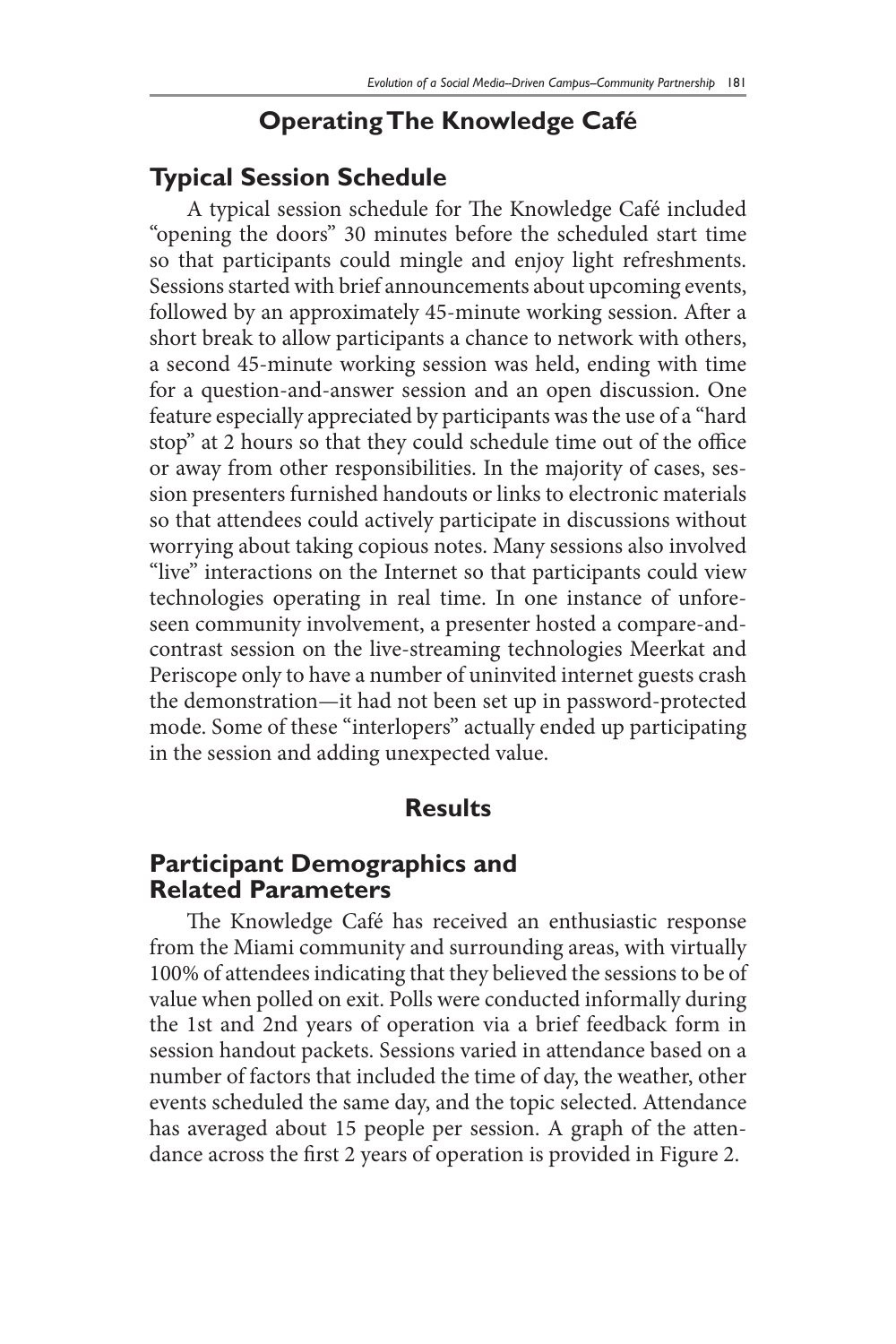

*Figure 2. Attendance at The Knowledge Café*

The "kickoff" session materials, consisting of an introduction to the programming and a basic overview of social media technologies, were presented twice—on October 1, 2014, and October 15, 2014—to supply the same information at an evening session (October 1) and an afternoon session (October 15). The unusually low attendance at the October 15 session was not unexpected. During the first year of operation, attendance at evening sessions generally exceeded that of afternoon sessions, although afternoon attendance was actually more robust than initially expected, with many participants stating that taking an occasional "long lunch" for a session did not pose difficulties. Because of various scheduling constraints, sessions conducted after May 2015 and ongoing into the 2nd year of operation were all held during afternoon hours. Limiting sessions to this timeslot had no appreciable effect on attendance. A breakdown of the attendance from the initial sessions in October 2014 through May 2015 is provided in Figure 3.

Participants at The Knowledge Café represent a variety of perspectives. They range from small business owners and entrepreneurs (including retired businesspeople who have become entrepreneurs) to individuals from nonprofit agencies such as community foundations, churches, and educational institutions, as well as from governmental bodies. University students and faculty members round out a typical session. The relative percentages of these groupings of participants are shown in Figure 4.

During the first 2 years of operation, more than 80% of participants came from the greater Middletown area served by the MCF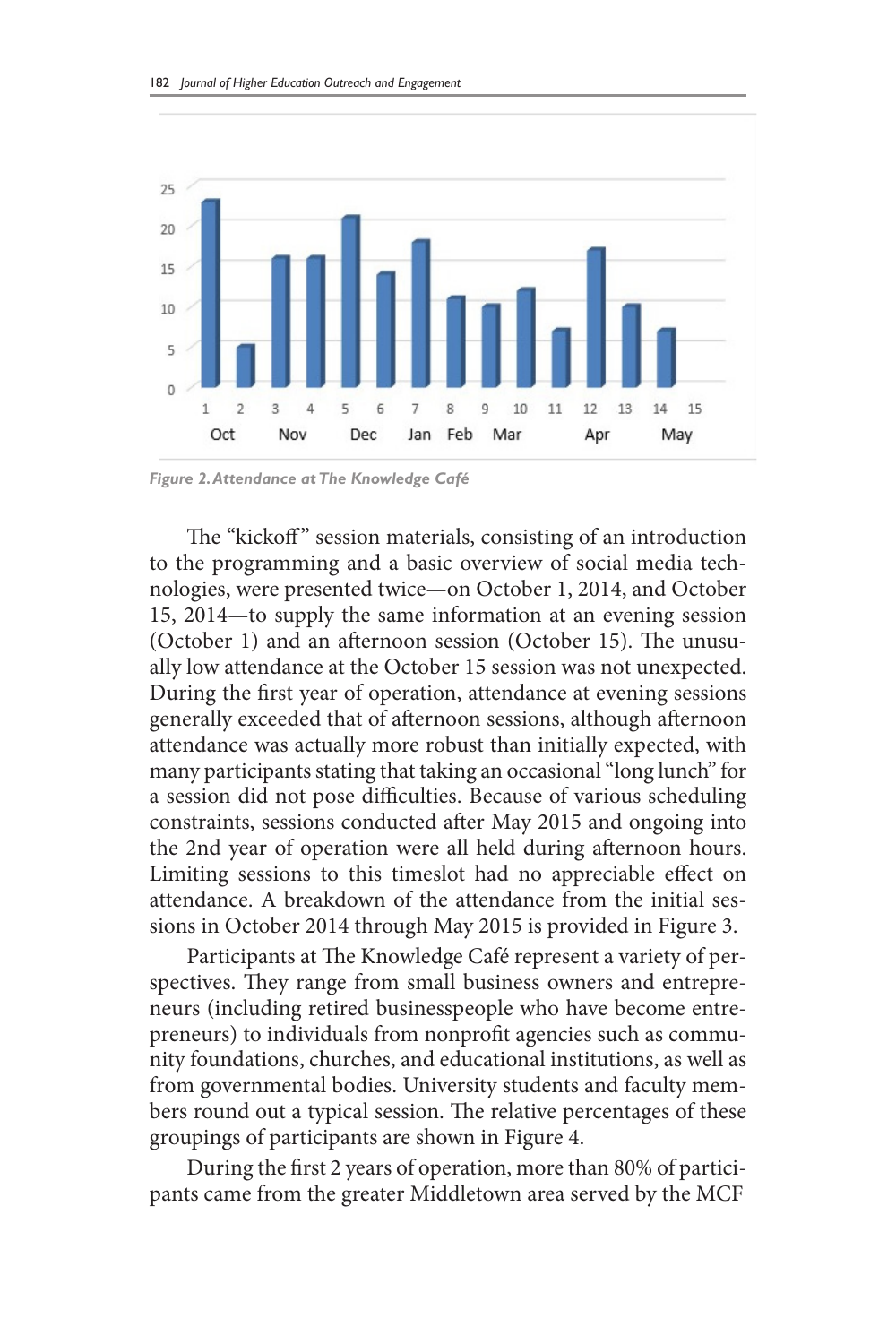

*Figure 3. Attendance by Timeslot—Day Versus Evening*



*Figure 4. Breakdown of Attendees by Occupation*

and Miami University Middletown. There was a near 50:50 ratio of male:female participation. Many of those in attendance tended to be frequent attendees, and they aligned very well with the target market segment described in the grant application for The Knowledge Café. Other individuals came when they saw a specific topic advertised that was of professional and/or personal interest. Some of these latter individuals, liking what they experienced, became regular or frequent attendees.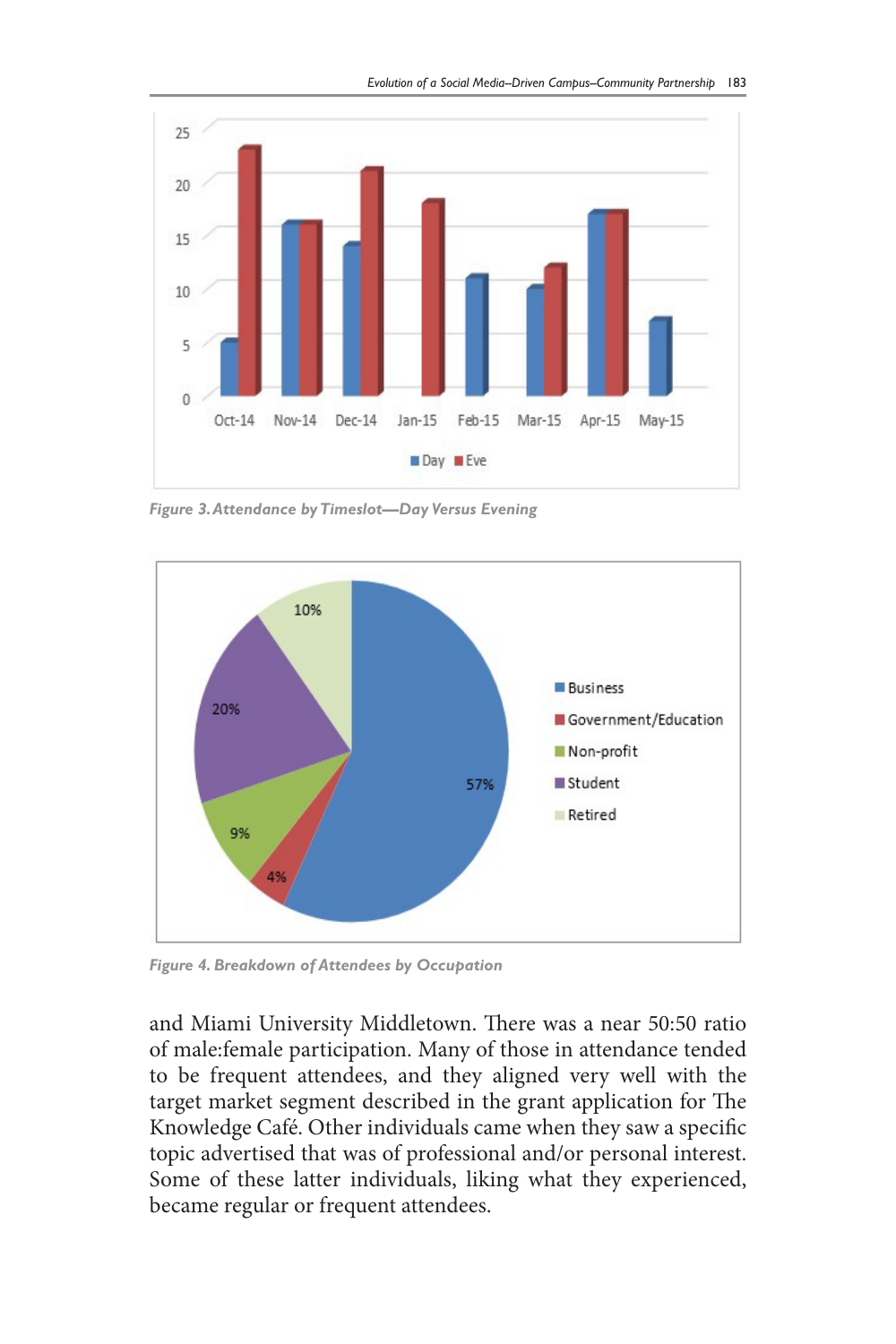#### **Congruence of Final Program With Original Plan**

Throughout the 2 years that The Knowledge Café has been in session, the subject matter of the presentations has remained true to the original intent of delivering materials of interest to new and prospective business owners on topics related to business innovation and the application of social media technologies. All sessions have taken the form of casual, interactive presentations that encourage audience participation not only through questions and answers, but also through contributing items of interest to the discussions. A complete listing of session dates, topics, and locations is provided in Table 2.

| Date     | <b>Session Title</b>                                                      | Location <sup>1</sup>              |
|----------|---------------------------------------------------------------------------|------------------------------------|
| 10/1/14  | Social Media 101 -- Beginning topic                                       | <b>Campus Community Center 142</b> |
| 10/15/14 | Scheduled twice as the "starter"<br>sessions for the program              | Verity Lodge                       |
| 11/5/14  | LinkedIn for Career Development and<br><b>Business Applications</b>       | CCCI42                             |
| 11/19/14 | Building Your Business Through eBay                                       | Verity                             |
| 12/3/14  | Driving Social Media Success Through<br><b>Engaging Content</b>           | CCC <sub>142</sub>                 |
| 12/17/14 | Driving Social Media Success Through<br><b>Engaging Content</b>           | Verity                             |
| 1/21/15  | Social Media Mini-Sessions: Tools to<br>Enhance Social Media Sites        | CCC <sub>142</sub>                 |
| 2/5/215  | Unravel the Mystery of Twitter Theory<br>and Practice                     | Verity                             |
| 3/5/15   | The 2020 Workplace by Jeanne Meister<br>and Karie Willyerd                | Verity                             |
| 3/19/15  | The Basics of Facebook                                                    | Verity                             |
| 4/2/15   | The Basics of Professional Blogging                                       | Verity                             |
| 4/16/15  | Facebook Panel Discussion                                                 | Verity                             |
| 4/30/15  | Creating Video—The Art and the<br>Science                                 | Verity                             |
| 5/14/15  | <b>Website Design for Business</b>                                        | Verity                             |
| 5/28/15  | The Basics of Professional Blogging<br>Part Two: The Blogging Competition | Verity                             |
| 6/11/15  | Outliers by Malcolm Gladwell                                              | Verity                             |
| 6/25/15  | Getting Started With Pinterest                                            | Verity                             |
| 9/10/15  | Marketing 101: The Bare Essentials                                        | Verity                             |
| 9/22/15  | Studio Workshop #1: Getting Creative                                      | Verity                             |

#### **Table 2. Session Topic by Date**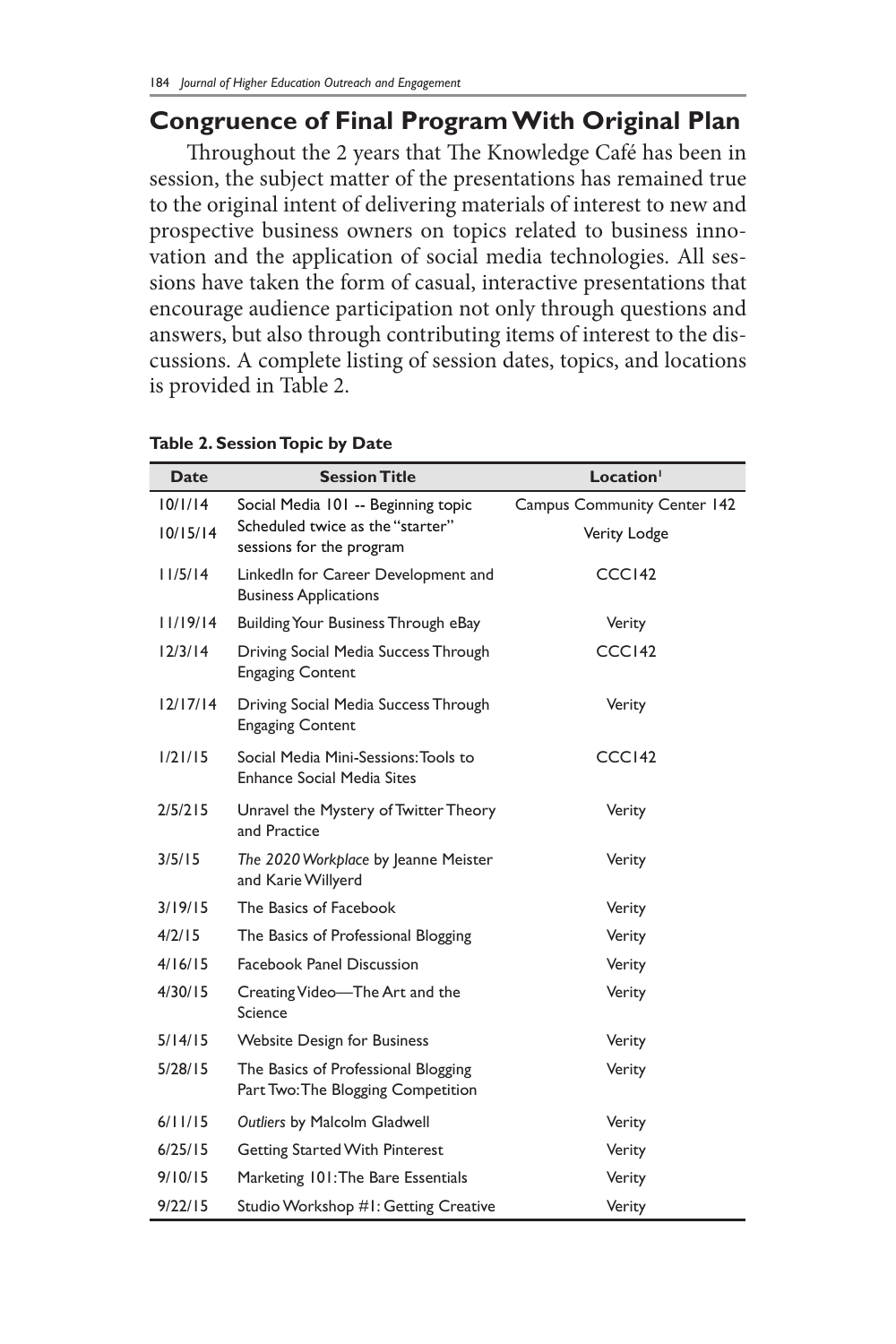| <b>Date</b> | <b>Session Title</b>                            | Location <sup>1</sup> |
|-------------|-------------------------------------------------|-----------------------|
| 10/8/15     | Automating for Productivity                     | Verity                |
| 10/29/15    | Holiday Content for Social Media                | Verity                |
| 11/12/15    | <b>AGILE Software and Project</b><br>Management | Verity                |
| 11/17/15    | Social and Personal Branding                    | Verity                |
| 12/1/15     | Social Media Trends for 2016                    | Verity                |
| 12/15/15    | Competitive Intelligence in Social<br>Media     | Verity                |
| 1/7/16      | <b>Facebook for Business</b>                    | Verity                |
| 1/12/16     | Make the Move to Live Streaming                 | Verity                |
| 2/18/16     | <b>Content Marketing Update</b>                 | Verity                |
| 3/1/16      | 3D Printing for Small Businesses                | Verity                |
| 3/22/16     | Content Marketing Update Part B                 | Verity                |
| 3/29/16     | LEAN Six Sigma for Small Businesses             | Verity                |
| 4/7/16      | Getting a Message Out to Your<br>Community      | Verity                |
| 4/21/16     | <b>Tips on Content Curation</b>                 | Verity                |
| 5/5/16      | Inspiring Creativity and Innovation             | Verity                |
| 5/19/16     | The Theoretical Basics of Analytics             | Verity                |
| 6/21/16     | Inspiring Creativity and Innovation             | Verity                |

*Note: Both locations listed are on the same campus, approximately 200 yards apart.*

I delivered most of these sessions, although a variety of excellent guest speakers have contributed their expertise on specific subjects, as shown in Table 3.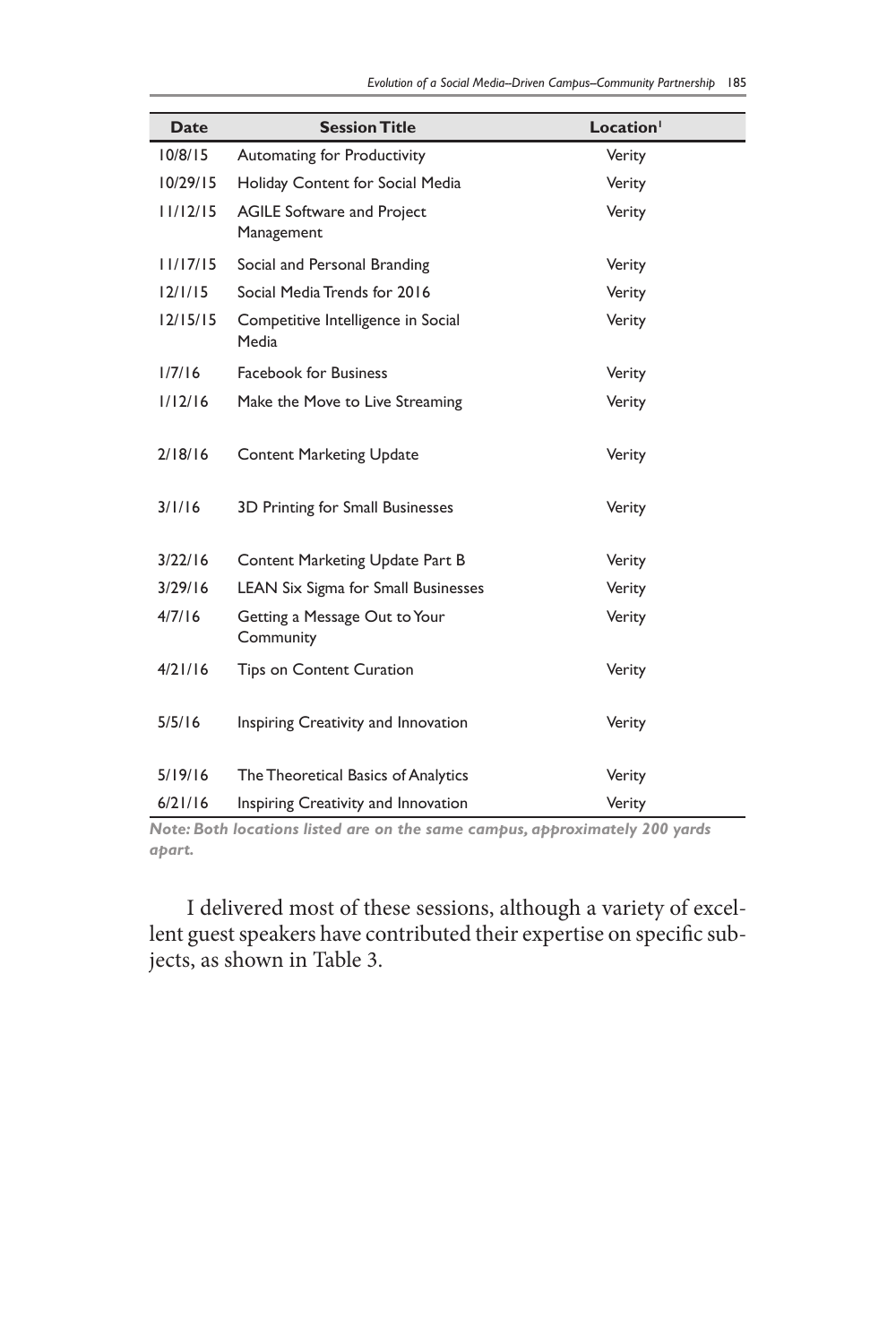| <b>Speaker</b>                                                                                                                       | <b>Topic and Session Date</b>                              |
|--------------------------------------------------------------------------------------------------------------------------------------|------------------------------------------------------------|
| Christian Sheehy, Xavier University                                                                                                  | LinkedIn for business (11/5/14)                            |
| Heidi Beam, eBay Entrepreneur                                                                                                        | Starting an eBay business (11/19/14)                       |
| Christian Sheehy, Lane Public Libraries                                                                                              | Facebook for business (3/19/15)                            |
| Ruth Orth, Miami University; Nancy<br>Griffith, Mockingbird's Café; Duane<br>Gordon, MCF; Christian Sheehy, Lane<br>Public Libraries | Facebook experienced user panel<br>(4/16/15)               |
| Tom Mays, Business Technology (now<br>Commerce) Department Assistant<br>Professor                                                    | Creating Video—The Art and the Science<br>(4/30/15)        |
| Mark Lankford, Butler County Small<br><b>Business Development Center</b>                                                             | Website Design for Business (5/14/15)                      |
| Mary Kovach, Business Technology (now<br>Commerce) Department Assistant<br>Professor                                                 | <b>AGILE Software and Project</b><br>Management (11/12/15) |
| Lucinda Parmer, Business Technology<br>(now Commerce) Department Assistant<br>Professor                                              | Facebook for Business (1/7/16)                             |
| Duane Gordon, Executive Director<br>MCF and Jeff Kuznekoff, Communication<br>Assistant Professor                                     | Getting a Message Out to Your<br>Community (4/7/16)        |
| Andrew Wendt, Vice President CFR, Inc.                                                                                               | Tips on Content Curation (4/21/16)                         |

#### **Table 3. Guest Speakers**

#### **Discussion**

During these first 2 years, operation of The Knowledge Café as a campus–community partnership has been a challenging but rewarding process as the partnership has grown and initial results have been generated. Originating The Knowledge Café; setting up all logistics such as advertising, facility readiness, and refreshments; and delivering the majority of the first program sessions largely fell to me as the grant recipient and key driver of the program. Thus one could logically argue that, at least at first, The Knowledge Café consisted predominantly of a program for the community rather than a partnership with the community. The growing popularity of The Knowledge Café, however, led to greater community engagement: Community members began to take on roles as guest speakers, expert panel participants, and so on.

This increased level of collaboration and engagement represents an important evolution of The Knowledge Café from a program that was initially driven, or "seeded," by the efforts of a small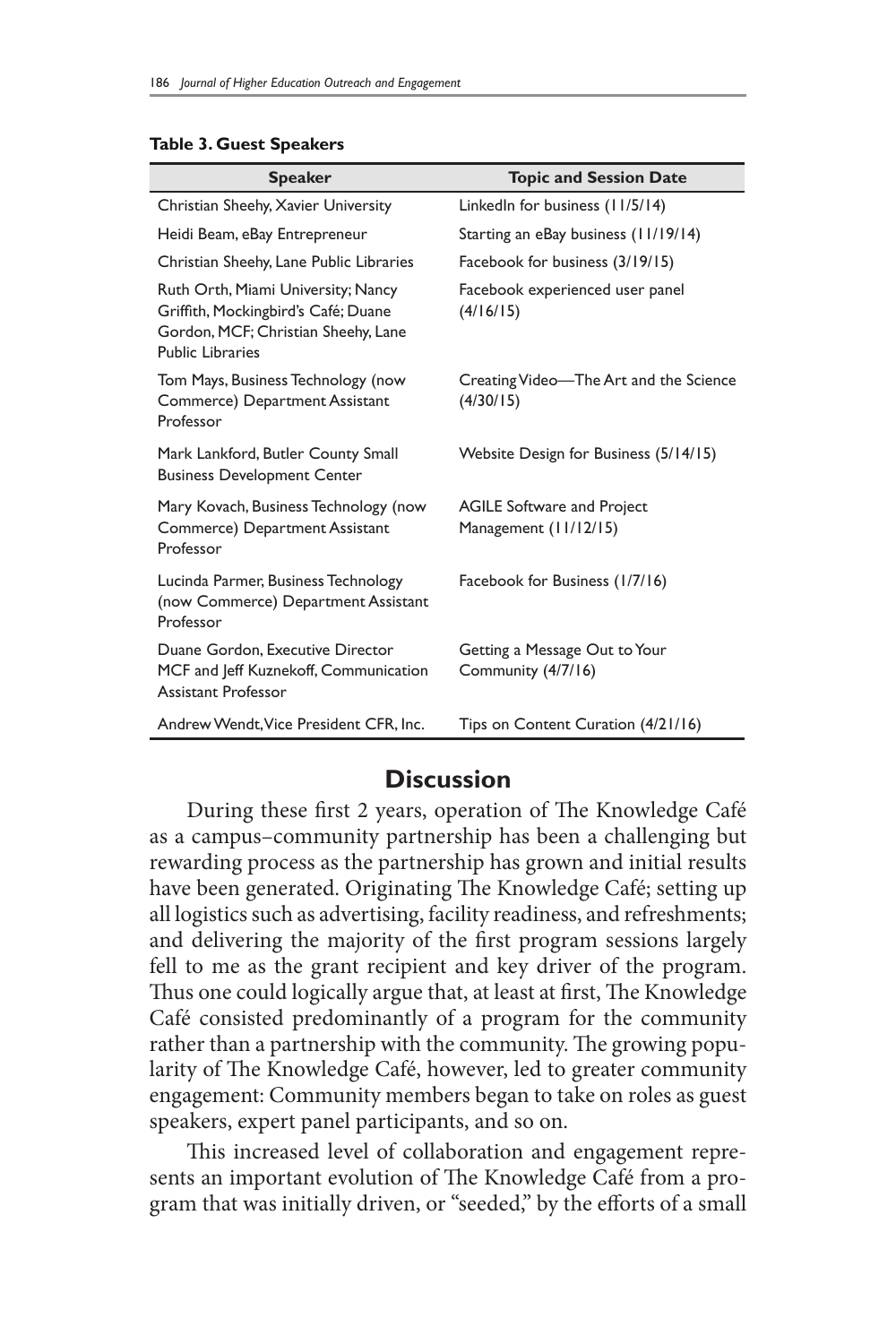group of individuals to a program that is predominantly driven by the collective thoughts, ideas, and desires of the participants as a cohesive group. Plans for continued refinement of The Knowledge Café concept and program in succeeding years consistent with a fully developed community partnership are covered under "Future Work," below. Even within the 1st year, when many aspects of the program were experimental, the value obtained by each party is worthy of note.

#### **Value to Participants and the Community**

Throughout the first 2 years of The Knowledge Café, and increasingly as each year of operation drew to a close, comments were solicited from participants regarding their impressions of the program. As the partnership became more and more collaborative over time, recommendations for future sessions also increased, indicating a higher level of ownership and participation by attendees. Participants had opportunities to provide written feedback or sit down informally for one-to-one oral commenting. All comments received during the 1st year of operation were not solicited via a formal survey.

With over 200 participants involved during the 1st year alone, comments were overwhelmingly positive. Many remarks noted the value of the sessions for more than their technical content, as stated by Kay Y.:

I am a small business owner and have been a member of the [Business Technology] Advisory Council since 2012. The idea of using social networks for business was a new concept for me, but seemed very much in tune with what is happening in today's business environment. I am attending her classes and am working on utilizing the ideas put forth so very well in class to broaden my business connections in LinkedIn, Twitter, Facebook, Pinterest and Instagram. The results have been amazing!

Others offered comments on the fostering of valuable networking opportunities between business individuals, university personnel, and not-for-profit agency members, such as remarks made by Jay S.:

There are two main reasons I have decided to avail myself of the opportunity to attend these sessions. The first is that I am the president of a small non-profit orga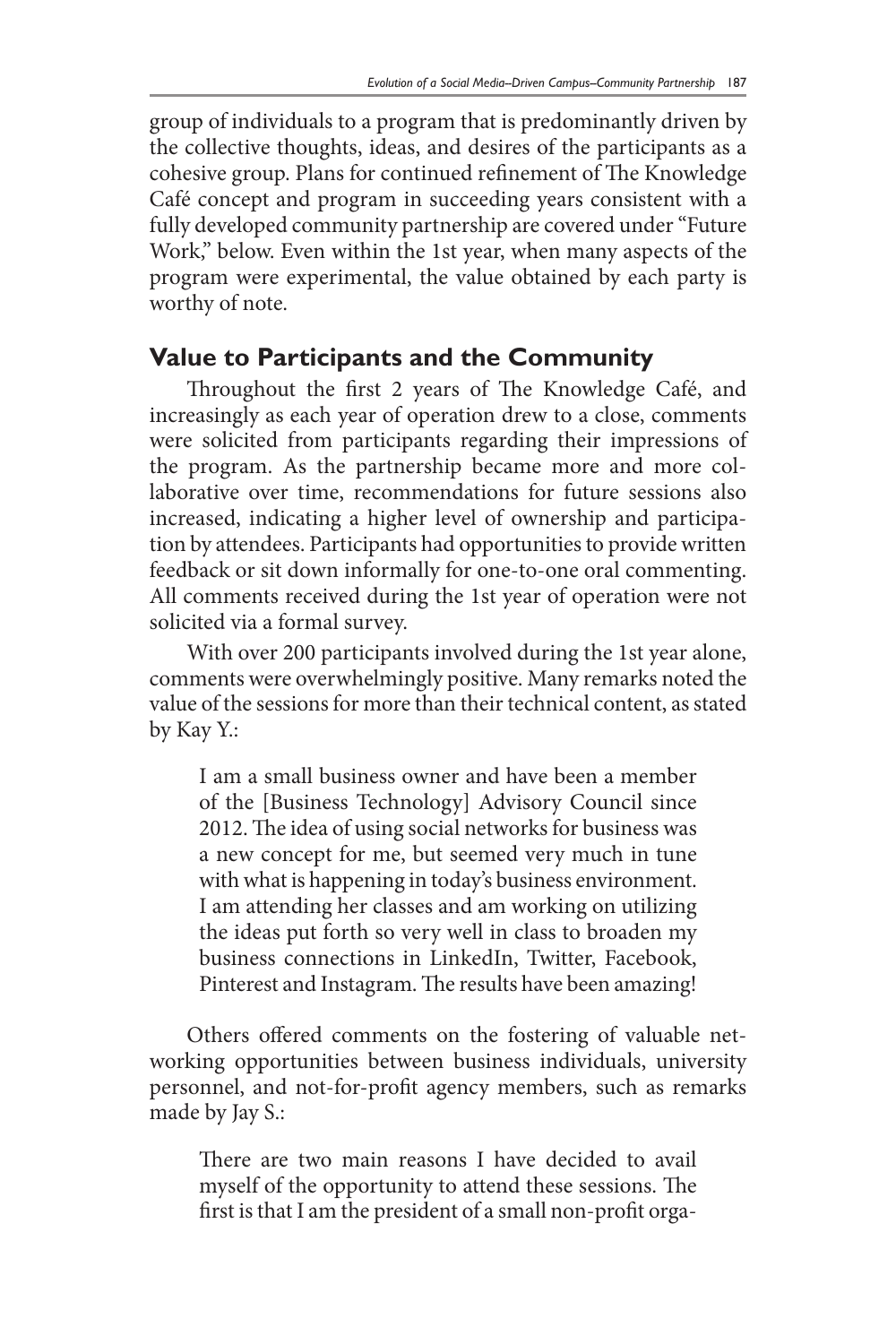nization and I am looking at ways to use social media to enhance our organizations effectiveness, including the opportunity to do some networking with kindred spirits. The second reason is that I am a life-long learner and saw this as a way to continue my quest for mental growth. Dr. Baim has made me feel welcome and included in every session, from the initial greeting upon arrival, to asking pointed input during discussions, linking with others at breaks and invitations to stay after the formal activities to chat with the presenters or fellow attendees. I certainly hope these types of sessions can continue, especially using local presenters with real life experience.

Becoming fully engaged in the process of guiding, running, and learning from the sessions of The Knowledge Café led to interaction with others in the business community on other topics as well. In addition, participants frequently cited as positive aspects the casual but informative format of the sessions, the ability to interact on topic choices, and the knowledge contributed by local guest speakers. For example, Andy W. summarized:

Each session was a chance to learn from someone like yourself, and your guest speakers, who brought experience and insight to the topics presented. Like I explained to all of my co-workers who had the chance to attend a session, even if they only heard one tip, if they just learned one way to improve our social media or marketing efforts, the time spent would be more than worth it.

Regarding areas for improvement, participants indicated that they would like more opportunities to try out new technologies with expert guidance available to help put new knowledge into practice. Although the topic of bringing personal laptops to sessions was not broached during the inaugural year, doing so for hands-on sessions would add value for participants. Participants would also like to see more advanced topics introduced. Because they greatly valued the fundamentals explored within the 1st year, many participants hoped to be able to continue growing their knowledge through additional sessions in the future. Recording sessions for later playback has been discussed and is under consideration as well.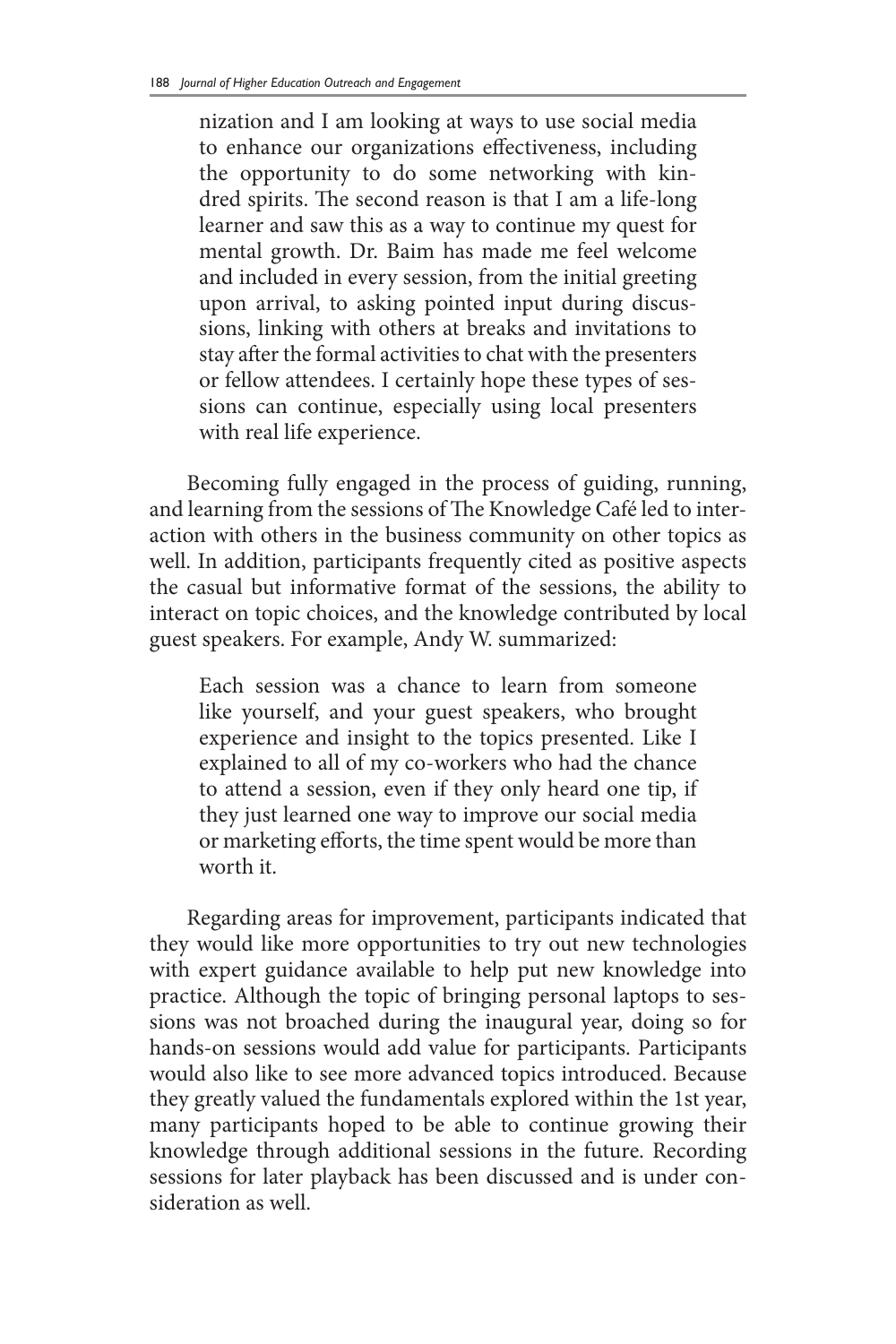#### **Value to the Campus**

In keeping with the goals of establishing a true two-way collaborative partnership between the campus and the community, Miami University Middletown has also benefited from The Knowledge Café. The campus has received a large amount of positive publicity from the program, including articles in the local press. The program has also brought numerous people to the campus who had not been there before, and many commented positively on the facilities and the other program opportunities that they learned about while on campus. The type of partnership described here broke new ground in terms of how it was established (through a community grant, but with high university involvement) and is already in discussion as a model for future projects. The key to getting the overall process started was tapping into prior relationships with local business owners and entrepreneurs, listening to their concerns, and seeking opportunities that, even if unidirectional at first, had the potential to quickly build into collaborative partnerships.

Through regularly interacting with a broad cross-section of industry, government, and not-for-profit agency individuals, I have gained insights on problems and challenges facing small- to medium-sized business owners that far exceed my original expectations. This firsthand knowledge is directly influencing lecture materials and assignments that I am using in my senior-level leadership and social media courses. In particular, the clear focus on issues related to contemporary workforces and improving the external marketing of businesses is helping me better prepare my students for their chosen career paths.

## **Conformity to Best Practices**

Returning briefly to the work of Arrazattee et al. *(2013)*, it is helpful to assess how well the first 2 years of The Knowledge Café exemplified best practices for campus–community partnerships. Objective assessments using five interrelated parameters show strong initial success but also indicate that there is more work to be done.

**Community partner access.** As Arrazattee et al. *(2013)*  described, there should be standardized access whereby community partners can make use of university resources and provide feedback. For The Knowledge Café, a collaborative wiki for knowledge sharing among all partners was set up and is presently in use. This type of platform was chosen because it allowed all participants to sign on and work together to iteratively develop the body of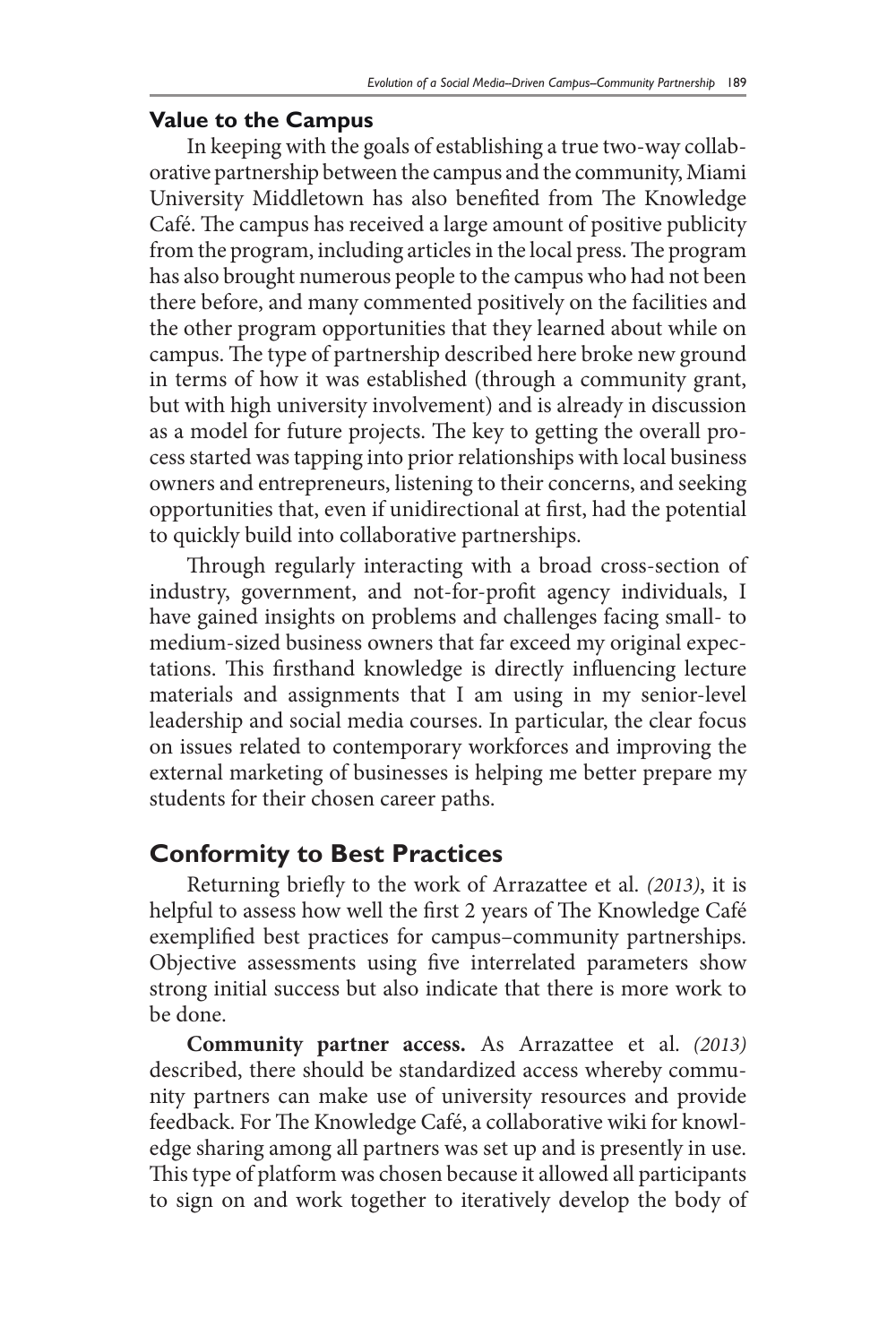knowledge stored for all to use. Website setup and access work is in process, but will need to be prioritized and completed to provide the level of integration required to fully meet best practice guidelines.

**Community partner identities.** Arrazattee et al. *(2013)* stress the importance of acknowledging partners and their contributions, as well as devoting equal priority to each partner's needs. The Knowledge Café has done an excellent job in this regard, with highly positive feedback received from all parties on the frequency and quality of such communications.

**Mutually beneficial exchange.** As noted by Arrazattee et al. *(2013)*, reciprocity and mutual benefits are key to sustainability of campus–community partnerships. All partners to The Knowledge Café readily agree that benefits achieved during the 1st year of operation have been substantial and relevant to all parties involved in the partnership. That said, more emphasis has been placed to date on communicating the benefits to the community. This has been accomplished through articles for the press, additional advertising via handouts and flyers posted at businesses, and more frequent postings to both university and MCF social media pages. Although it could be argued that this was initially appropriate due to the heavier financial commitment of the community through the grant received, as the program continues it will be important to provide more information on how and what the campus is learning from the partnership.

**Description of transformational relationships.** Within this parameter, the greatest evidence regarding the program is in the subcategory of collaborative decision-making or planning as described by Arrazattee et al. *(2013)*. From the first meetings with the Middletown Community Foundation, substantial collaborative planning has occurred to optimize the content and logistics of The Knowledge Café. The product offered to Middletown-area business individuals during the 1st year was initially a carefully crafted blend of ideas that had originated from both sides of the partnership table—including the Middletown Community Foundation, the Miami University administration, and the author. As has been discussed, however, the evolution of the partnership to one of true collaboration among all participants in The Knowledge Café has resulted in a transformation from working *for* or *in* the community to one of partnering *with* the community to achieve mutually agreed-upon benefits. It is clear that this level of collaboration will be necessary to sustain the partnership in subsequent years.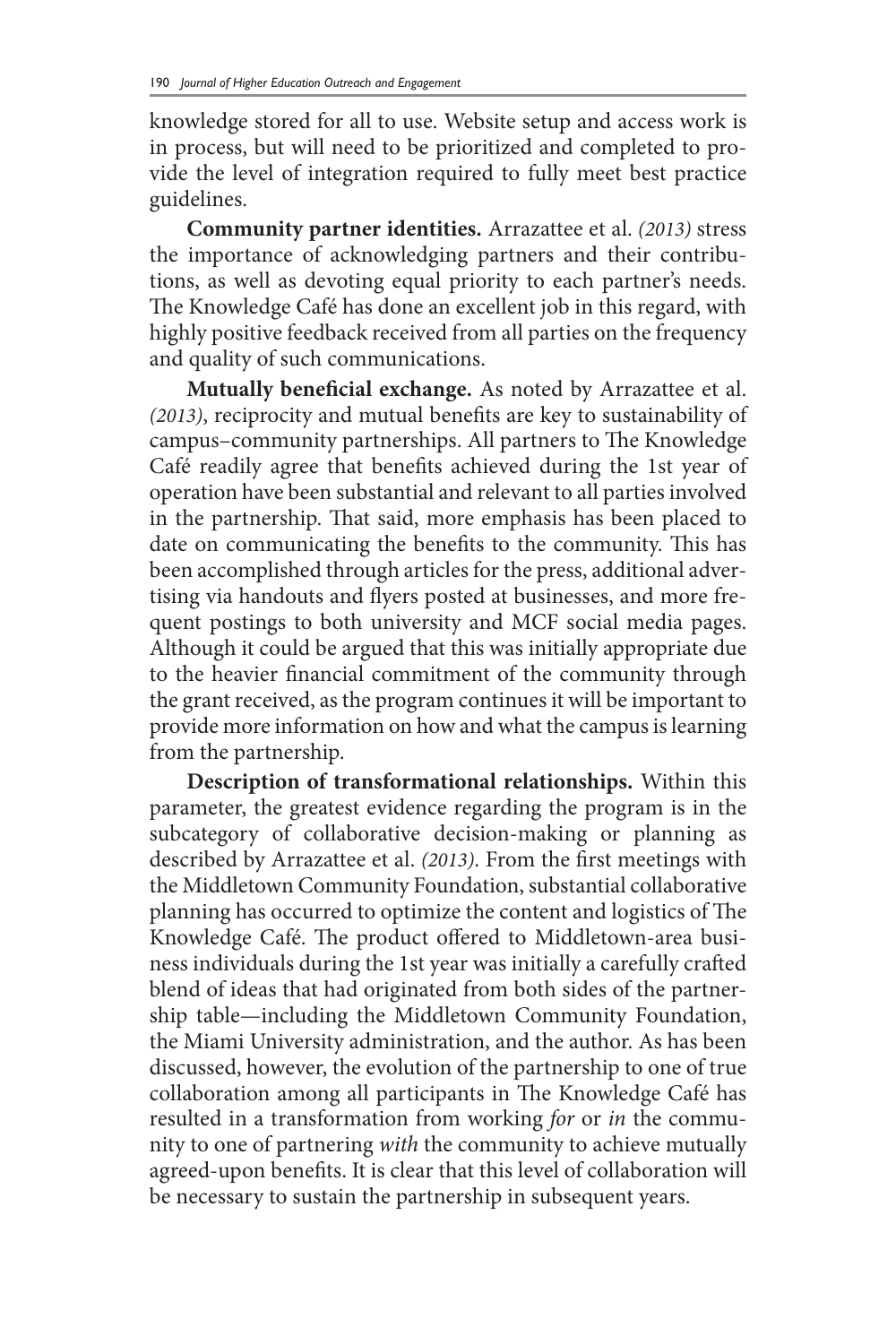**Use of collaborative language.** Arrazattee et al. *(2013)* noted the importance of avoiding language that would represent one partner as in any way subservient to the other. In this area, The Knowledge Café has excelled and has drawn strong praise from both the campus and the community partners. Advertising and other communications have been formulated consistently to take an approach based on "let's learn together and share our experiences to drive growth in our community." The praise from community partners reflects their continuous involvement in all aspects of The Knowledge Café. The university's positive reaction is at this point primarily based on the communications regarding the program sessions. As greater hands-on university involvement is anticipated for Year 3 through more faculty speaker participation, it will be important to track how perceptions may change.

## **The Need for Longer Term Assessment**

Moving forward from the 1st year of operations, there is a need to formalize assessment of the longer term performance of The Knowledge Café in meeting the expectations of all parties involved. The assessments previously described by Arrazattee et al. *(2013)*  will remain an important part of the process, but more extensive assessment will also be critical. Fortunately, the expectations of the community at large and of the primary funding partner, the Middletown Community Foundation, are congruent—both expect a mutually beneficial exchange of knowledge on professional social media and business innovation topics that will assist local/regional business owners with the growth of their business enterprises. Such growth needs to be assessed in both quantitative terms (market penetration, new business achieved through web-based technologies, enhanced customer service and satisfaction, acceleration in hiring new staff, etc.) and in qualitative terms (receptivity to the format of the sessions, willingness to engage as an active participant, candid feedback on likes/dislikes, etc.) through a combination of research questionnaires and personal interviews.

From the points of view of the author as a faculty member and of the Miami University administration, a rigorous application of Furco's assessment rubric will be appropriate *(Furco et al., 2009)*. As the growth in The Knowledge Café is occurring concurrently with the university's efforts to substantially increase community engagement, assessments conducted will most likely require a careful analysis of each of the five dimensions cited in the rubric. As noted in other work performed by Furco and Miller *(2009),* institutions may place varying degrees of emphasis on each of the five dimen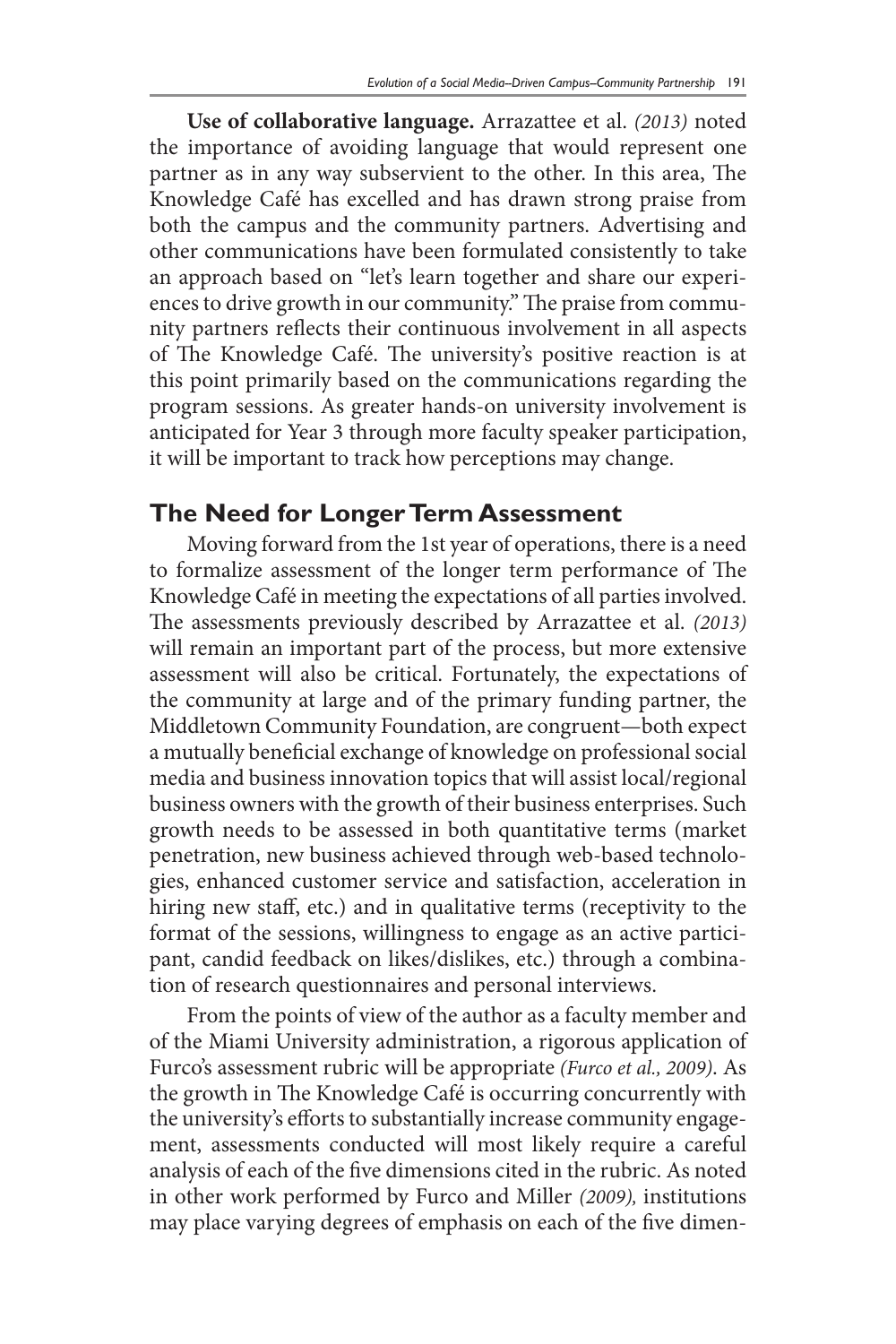sions. Understanding the current levels of emphasis and optimizing the community engagement process for future projects is likely to draw heavily from learnings at The Knowledge Café.

## **Guidelines for Launching Similar Efforts**

In my case, as champion, facilitator, and grant recipient of The Knowledge Café, I found that having an extensive background in working within the community at a variety of levels greatly assisted me in recognizing the opportunity to propose a collaborative partnership such as the one described here. As a business professor with a specialization in organization and leadership, I had often sought service-learning project opportunities for my students and had collaborated with local and regional governmental agencies on research studies involving customer satisfaction, identifying community needs and wants, and so on. Thus, I knew a lot of people in the area and was highly familiar with general community issues and concerns.

This prior knowledge was of great help in the ideation stages of the project, but the ultimate success of the effort reflects a willingness to meet with people, to negotiate across a spectrum of program possibilities, and to iterate the final product to one that all stakeholders can fully support. To that end, I found it extremely helpful to capture my own learnings and develop a set of guidelines to follow when future opportunities to collaborate with the community present themselves *(Baim, 2016)*. For those who may seek to replicate this work or extend it in new directions, but who do not have an extensive community network in place, my advice would be to spend some time establishing a baseline understanding of the "pulse" of the community and, if possible, consider partnering with someone who can help with basic introductions and access to thought leaders on the engagement topic of interest.

#### **Future Work**

The Knowledge Café generated strong excitement on both sides of the campus–community partnership with innovative programming, close attention to detail, and a willingness to listen to the needs and wants of participants in the 1st year of operation. As a result, the MCF renewed funding for a 2nd year, as did the Miami University Middletown administration. This ongoing support permitted The Knowledge Café to offer more advanced session topics, bring in more guest speakers, and encourage even greater collaborative interaction by participants in Year 2. That said, there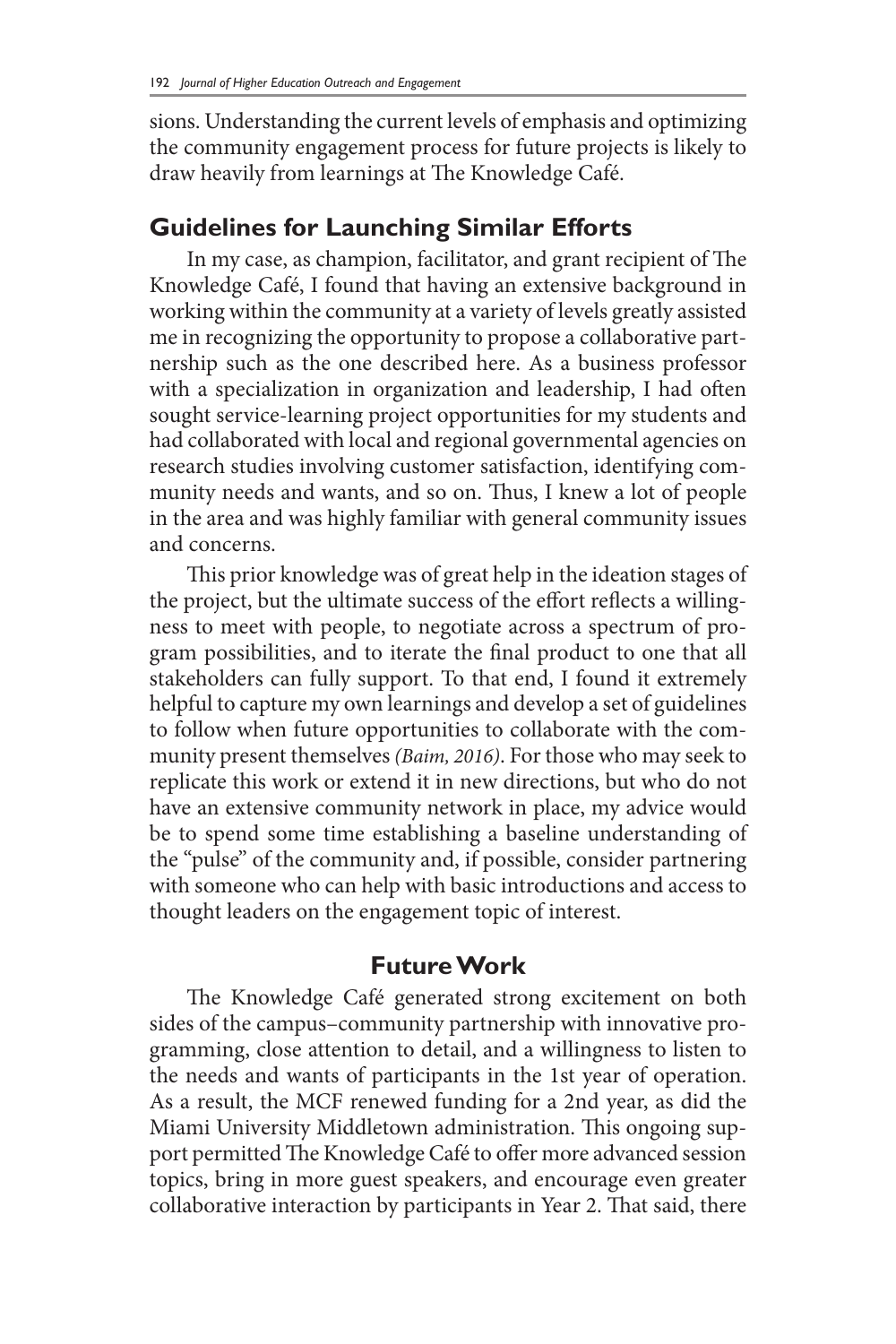are numerous opportunities to increase the quality and relevance of sessions to participants now that a level of true collaborative learning has been achieved.

## **Moving Toward Year 3**

Continuing to increase participant engagement at all sessions will remain essential as The Knowledge Café programming moves forward. The intent is to move to a format that captures more of the operational spirit of a knowledge café as described by Gurteen (2002). These sessions will be called *studio workshops*, and they will afford participants the opportunity to work together to share knowledge, investigate technologies, and solve business problems of mutual interest. These efforts will be augmented by brief presentations on business-focused creative tools, including Edward deBono's *Six Thinking Hats (1985)*, and mapping tools such as process mapping, mind mapping, and customer-journey mapping. Given these tools, participants will explore a process known as *adaptive expertise* to reach their business goals *(Hatano & Ouro, 2003; Schwartz, Bransford, & Sears, 2005)*. Adaptive expertise is best practiced by individuals who can apply personal experiences to invent or adapt strategies for solving problems within a specific knowledge domain and then, ideally, transfer higher level learning from one domain to another.

Efforts will also be undertaken to enhance The Knowledge Café by incorporating broader participation by members of the university community through more traditional course-based community service-learning. Details are not yet established, but it is hoped that a campus-based partnership between two or more instructors in the fields of business, communications, and/or computer science could be created to bring additional value to The Knowledge Café. These instructors could engage their students as guest speakers on relevant technical and business topics, act as service-learning mentors or partners for the business participants in attendance, or even offer consulting to the studio workshop sessions proposed in Year 3. This type of effort has limitless potential for all parties involved.

It will be essential for individuals involved in The Knowledge Café campus–community partnership to identify and secure ongoing funding to support future years of operation. The MCF is extremely pleased with the success of the partnership and wants to stay involved as a key strategic partner, but MCF funding opportunities last no more than 2 to 3 years. This seed money is intended to help launch worthwhile programs within the community that will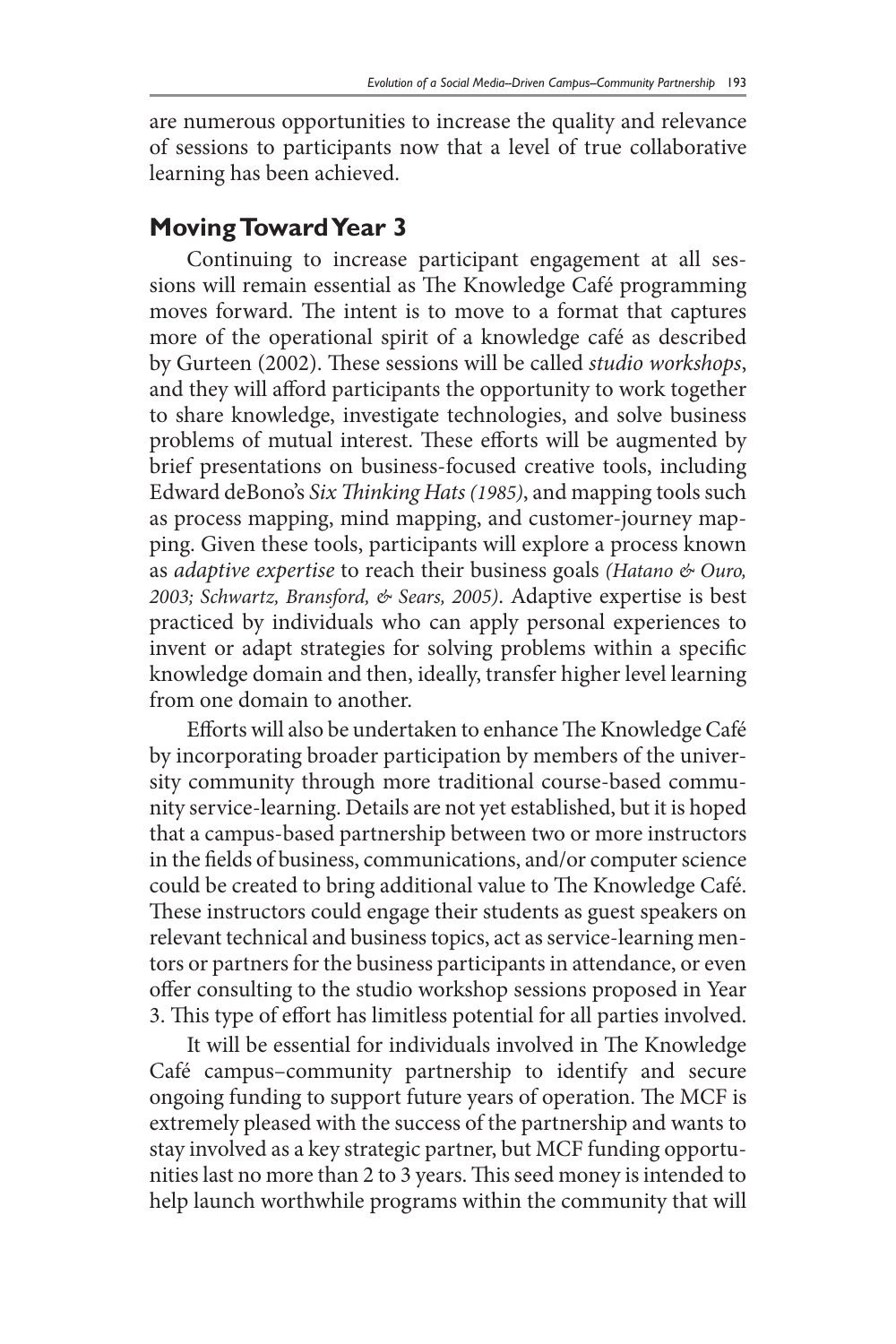then become established and either self-funding or funded with a permanent budget by another organization—such as the university in the case of The Knowledge Café. Due to the initial success of The Knowledge Café, coupled with the willingness of the participants to help the underlying campus–community partnership evolve over time, it is likely that ongoing funding will be obtained. To the extent that all partners can keep a strong focus on maintaining mutual benefits, the success of The Knowledge Café is likely to increase in the years to come.

#### **Acknowledgment**

The work described in this article was supported by a grant from the Middletown [Ohio] Community Foundation, with additional support by Miami University Middletown and the Center for Teaching and Learning on the Miami University Middletown Campus.

#### **References**

- Arrazattee, C. K., Lima, M., & Lundy, L. (2013). Do university communications about campus–community partnerships reflect core engagement principles? *Michigan Journal of Community Service Learning, 20*, 41–52.
- Baim, S. A. (2016). The Knowledge Café: A unique teaching experience. *The Journal of Effective Teaching, 16*(3), 85–106.
- Canadian Alliance for Community Service-Learning. (2006). *Community service-learning in Canada: A scan of the field.* Retrieved August 14, 2014, from http://www.community\_servicelearning.ca/en/documents/ ScanofCSLinCanada\_000.pdf
- Cleary, M., Ferguson, C., Jackson, D., & Watson, R. (2013). Editorial: Social media and the new e-professionalism. *Contemporary Nurse, 45*(2), 152–154.
- Clifford, D., & Petrescu, C. (2012). The keys to university–community engagement sustainability. *Nonprofit Management & Leadership, 23*(1), 77–91.
- Coppock, E. G., & Davis, L. (2013). Status of the adoption of social media in the scientific research community. *Information Services & Use, 33,*  203–217.
- Curwood, S. E., Munger, F., Mitchell, T., Mackeigan, M., & Farrar, A. (2011). Building effective community–university partnerships: Are universities truly ready? *Michigan Journal of Community Service Learning, 17,*  15–26.
- DeBono, Edward. (1985). *Six thinking hats.* New York, NY: Little, Brown.
- Furco, A., & Miller, W. (2009). Issues in benchmarking and assessing institutional engagement. *New Directions for Higher Education, 147,* 47–54.
- Furco, A., Weerts, D., Burton, L., & Kent, K. (2009). *Assessment rubric for institutionalizing community engagement in higher education.*  Retrieved June 6, 2016, from http://engagement.umn.edu/sites/default/ files/UMNCommunityEngagementInstitutionalizationRubric.pdf